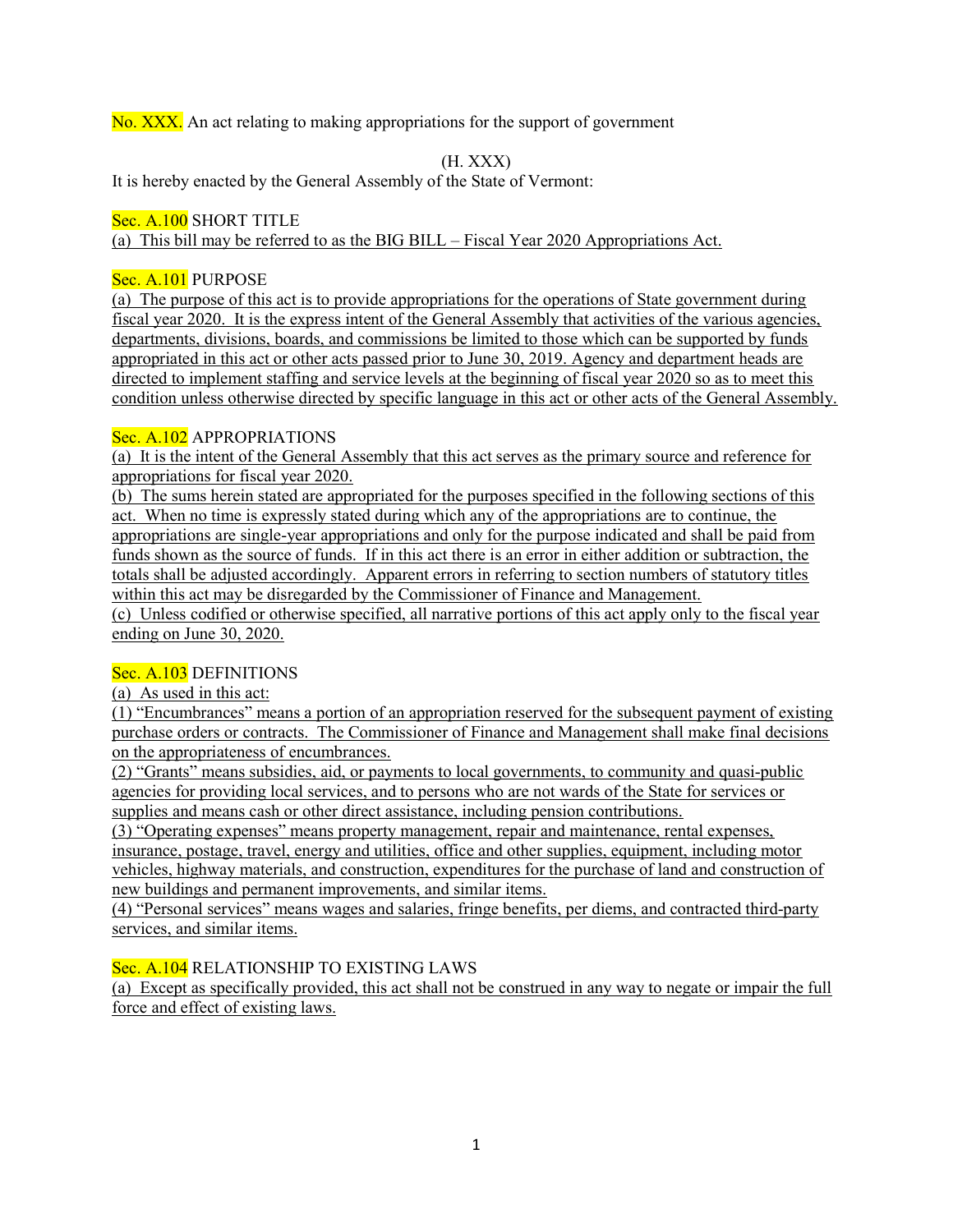## Sec. A.105 OFFSETTING APPROPRIATIONS

(a) In the absence of specific provisions to the contrary in this act, when total appropriations are offset by estimated receipts, the State appropriations shall control, notwithstanding receipts being greater or less than anticipated.

#### Sec. A.106 FEDERAL FUNDS

(a) In fiscal year 2020, the Governor, with the approval of the Legislature or the Joint Fiscal Committee if the Legislature is not in session, may accept federal funds available to the State of Vermont, including block grants in lieu of or in addition to funds herein designated as federal. The Governor, with the approval of the Legislature or the Joint Fiscal Committee if the Legislature is not in session, may allocate all or any portion of such federal funds for any purpose consistent with the purposes for which the basic appropriations in this act have been made.

(b) If, during fiscal year 2020, federal funds available to the State of Vermont and designated as federal in this and other acts of the 2019 session of the Vermont General Assembly are converted into block grants or are abolished under their current title in federal law and reestablished under a new title in federal law, the Governor may continue to accept such federal funds for any purpose consistent with the purposes for which the federal funds were appropriated. The Governor may spend such funds for such purposes for no more than 45 days prior to Legislative or Joint Fiscal Committee approval. Notice shall be given to the Joint Fiscal Committee without delay if the Governor intends to use the authority granted by this section, and the Joint Fiscal Committee shall meet in an expedited manner to review the Governor's request for approval.

## Sec. A.107 NEW POSITIONS

(a) Notwithstanding any other provision of law, the total number of authorized State positions, both classified and exempt, excluding temporary positions as defined in 3 V.S.A. § 311(11), shall not be increased during fiscal year 2020 except for new positions authorized by the 2019 session. Limited service positions approved pursuant to 32 V.S.A. § 5 shall not be subject to this restriction. Explanation: Standard Language.

## Sec. A.108 LEGEND

(a) The bill is organized by functions of government. The sections between B.100 and B.999 contain appropriations of funds for the upcoming budget year. The sections between E.100 and E.999 contain language that relates to specific appropriations or government functions, or both. The function areas by section numbers are as follows:

| $\sim$ . The distribution of $\sim$ 10110 mp.                                                        |                                          |  |  |
|------------------------------------------------------------------------------------------------------|------------------------------------------|--|--|
| B.100-B.199 and E.100-E.199                                                                          | General Government                       |  |  |
| B.200-B.299 and E.200-E.299                                                                          | Protection to Persons and Property       |  |  |
| B.300-B.399 and E.300-E.399                                                                          | Human Services                           |  |  |
| B.400-B.499 and E.400-E.499                                                                          | Labor                                    |  |  |
| B.500–B.599 and E.500–E.599                                                                          | General Education                        |  |  |
| B.600-B.699 and E.600-E.699                                                                          | <b>Higher Education</b>                  |  |  |
| B.700-B.799 and E.700-E.799                                                                          | <b>Natural Resources</b>                 |  |  |
| B.800-B.899 and E.800-E.899                                                                          | Commerce and Community Development       |  |  |
| B.900-B.999 and E.900-E.999                                                                          | Transportation                           |  |  |
| B.1000-B.1099 and E.1000-E.1099                                                                      | Debt Service                             |  |  |
| B.1100–B.1199 and E.1100–E.1199                                                                      | One-time and other appropriation actions |  |  |
| (b) The C sections contain any amendments to the current fiscal year and the D sections contain fund |                                          |  |  |
| transfers and reserve allocations for the upcoming budget year.                                      |                                          |  |  |

Sec. B.1100 NEXT GENERATION; APPROPRIATIONS AND TRANSFERS (a) In fiscal year 2020, \$2,315,900 is appropriated or transferred from the Next Generation Initiative Fund created in 16 V.S.A. § 2887 as prescribed: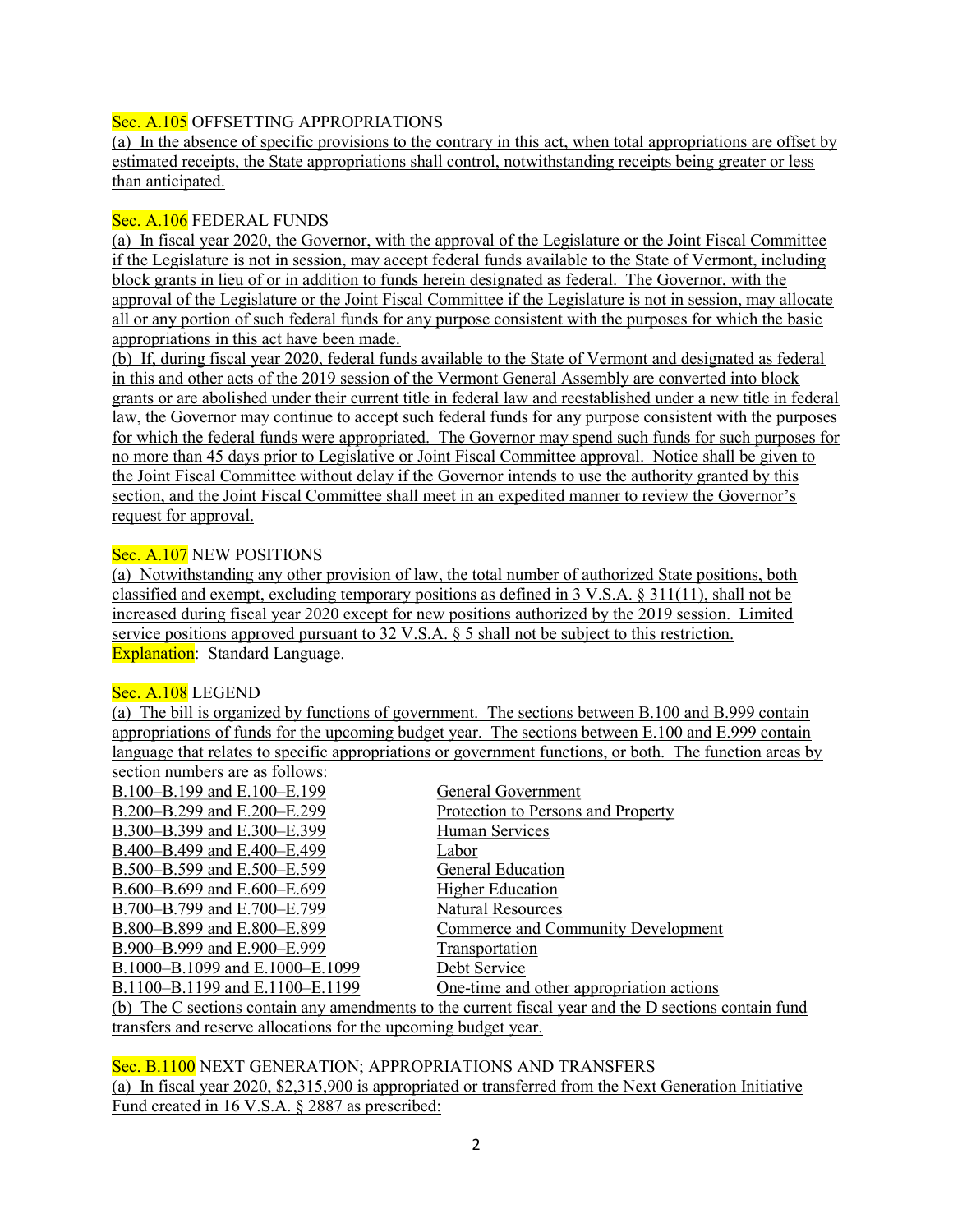(1) Workforce education and training. The amount of \$1,335,900 as follows:

(A) Workforce Education and Training Fund (WETF). The amount of \$1,335,900 is transferred to the Vermont Workforce Education and Training Fund created in 10 V.S.A. § 543 and subsequently appropriated to the Department of Labor for workforce education, training, apprenticeship, internship, returnship, and other on-the-job training activities that lead to employment. Up to ten percent of the funds may be used for administration of the program. \$350,000 shall be allocated for infrastructure and grants for internships through the Vermont Internship Program pursuant to 10 V.S.A. § 544.

(B) Adult Career Technical Education Programs. The amount of \$400,000 is appropriated to the Department of Labor for the purpose of awarding grants to regional technical centers and high schools to provide adult career technical education as the term is defined in 16 V.S.A. § 1522. Each of the seventeen (17) regional Career Technical Education (CTE) Centers that provides Adult CTE programs shall be awarded a base grant of \$20,000. These grants may be used to support adult program staff or instructor salaries, scholarships for eligible adult CTE students, or curriculum development for adult CTE courses. \$60,000 will be allocated to support the coordination and organization of the state's regional adult career technical education programs.

(C) The amount of \$100,000 is appropriated to the Department of Labor and shall be allocated to support the Vermont Returnship Program pursuant to 10 V.S.A. § 545. The Department of Labor may award a performance grant to assist in the coordination, outreach, and implementation of the program.

(D) The amount of \$75,000 is appropriated to the Department of Labor and shall be allocated to support workforce education and training activities for Vermont inmates in the state's correctional facilities or for former offenders seeking to reenter the labor force. The Department may fund these activities directly or in coordination with the Department of Corrections, a local restorative justice center, a Regional Career Technical Education Center, or other qualified training provider. Training opportunities funded with this allocation will be aligned with an identified employment need, and when possible, should result in an industry recognized credential.

(E) The amount of \$277,310 is appropriated to the Department of Labor to be awarded in support of demand-driven trainings or programs aimed at meeting employment needs throughout the state. Highpriority sectors include: health care, construction, manufacturing, transportation, hospitality, and business services. Grants may be awarded to training providers, businesses, or service providers who help out-ofschool youth, veterans, dislocated workers, mature workers, individuals in recovery, or geographically isolated job seekers to overcome barriers to employment.

(F) The remaining amount of \$133,590 is appropriated to the Department of Labor to be used for administration of the program.

(2) Loan repayment. The amount of \$30,000 as follows:

(A) Large animal veterinarians' loan repayment. The amount of \$30,000 is appropriated to the Agency of Agriculture, Food and Markets for a loan repayment program for large animal veterinarians pursuant to 6 V.S.A. § 20.

(3) Scholarships and grants. The amount of \$950,000 as follows:

(A) Non-degree VSAC grants. The amount of \$564,000 is appropriated to the Vermont Student Assistance Corporation. These funds shall be for the purpose of providing nondegree grants to Vermonters to fund enrollment in a post-secondary education or training program, including adult technical education courses that are not part of a degree or accredited certificate program, and registered apprenticeship programs. A portion of these funds may be used for indirect educational expenses to students enrolled in training programs. The grants shall not exceed \$2,500 per student. None of these funds shall be used for administrative overhead.

(B) National Guard Educational Assistance. The amount of \$150,000 is appropriated to Military – administration to be transferred to the Vermont Student Assistance Corporation for the National Guard Tuition Benefit Program established in 16 V.S.A. § 2856 and §2857.

(C) Need-based stipends. The amount of \$36,000 is appropriated to the Agency of Education to be transferred to the Vermont Student Assistance Corporation for need based stipends pursuant to Sec. E.605.1 of this act. This allocation shall be used to fund a flat-rate, need-based stipend to be used for the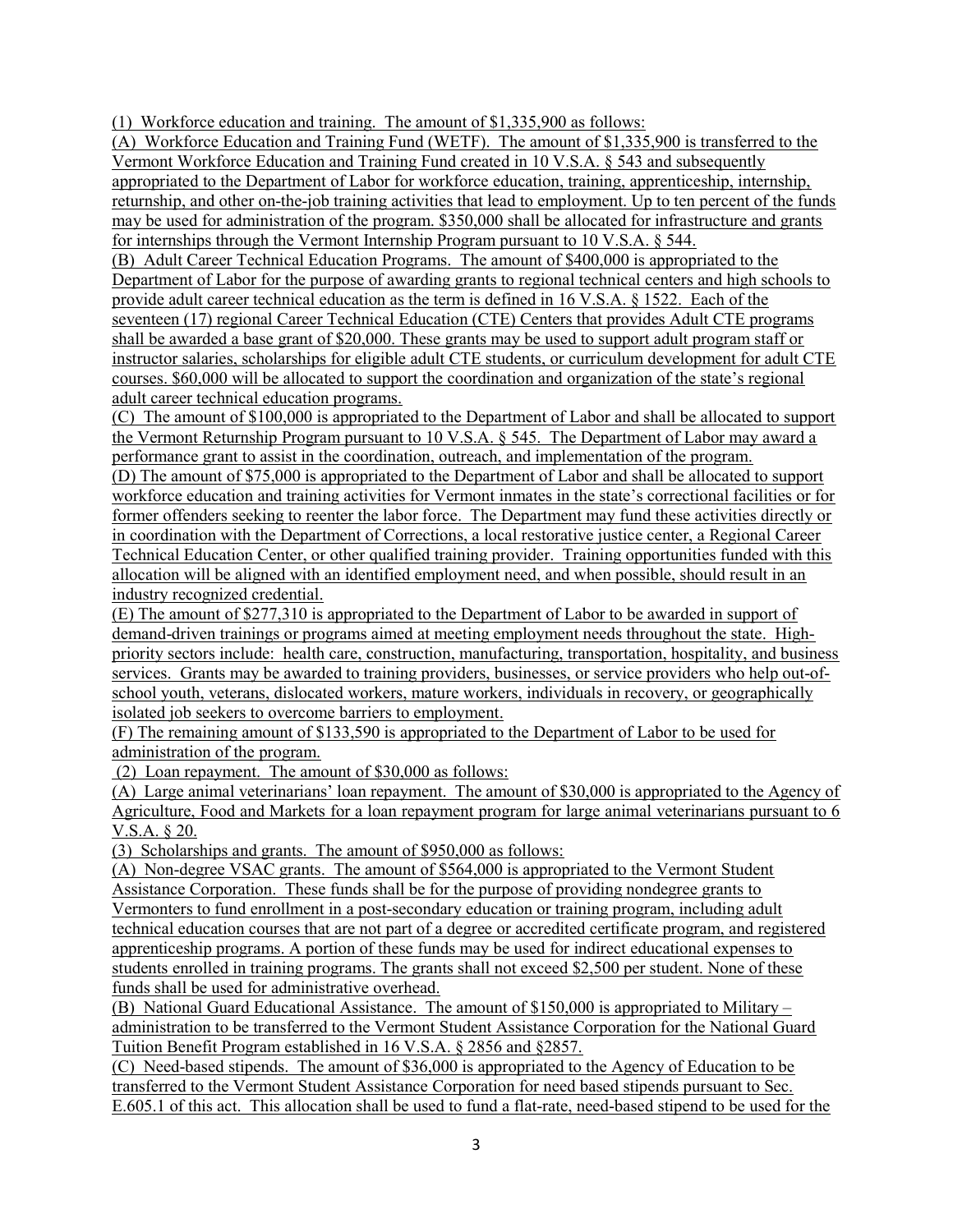purchase of books, cost of transportation, and payment of fees. VSAC shall establish the criteria for program eligibility. Funds shall be granted to eligible students on a first-come, first-served basis until funds are depleted.

(D) Entrepreneur grants. The amount of \$200,000 is appropriated to the Agency of Commerce and Community Development. These funds shall be for the purpose of assisting entrepreneurs in creating new businesses employing the next generation of Vermonters. From this allocation, ACCD shall issue a performance grant of \$100,000 to the University of Vermont in support of the UVM Innovations program. The UVM Innovations group provides financial assistance to nascent businesses and technologies based on UVM intellectual property. ACCD shall also issue a performance grant of \$100,000 to the Vermont Center for Emerging Technologies (VCET) to assist entrepreneurs, students, and emerging growth firms with mentoring, technical assistance, professional networking programs and events, co-working facilities, and the management of the Vermont Seed Capital Fund.

**EXPLANATION:** Allocation of Next Generation funds.

Sec. B.1100.1 DEPARTMENT OF LABOR RECOMMENDATION FOR FISCAL YEAR 2021 NEXT GENERATION FUND DISTRIBUTION

(a) The Department of Labor, in coordination with the Agency of Commerce and Community Development, the Agency of Human Services, and the Agency of Education, and in consultation with the State Workforce Development Board, shall recommend to the Governor on or before December 1, 2019 how the Next Generation Fund should be allocated or appropriated in fiscal year 2021 to strengthen and expand Vermont's labor force. The State agencies and departments listed herein shall promote actively and publicly the availability of the funds to eligible entities.

**EXPLANATION:** The same process as prior fiscal years.

Sec. B.1101 FISCAL YEAR 2020 ONE-TIME AND NEW GENERAL FUND APPROPRIATIONS (a) The sum of \$10,000 is appropriated to the Agency of Commerce and Community Development to issue as a grant for the commissioning ceremony of the USS Vermont.

(b) \$1,000,000 is appropriated to the Secretary of Administration to distribute to departments to reflect the General Fund share of the employer premium associated with the Twin State Voluntary Leave Plan, implemented effective January 1, 2020. The Secretary is authorized to allocate to all departments a biweekly employer-paid per capita fee on behalf of all eligible employees to collect the necessary employer premium.

(c) The sum of \$2,000,000 is appropriated to the Agency of Commerce and Community Development beginning in fiscal year 2020 and each year thereafter to support individuals and families relocating to Vermont. Funding may be used to provide individualized support services, case management, program implementation, information technology upgrades, and regional support grants.

(d) The sum of \$500,000 is appropriated to the Department of Labor beginning in fiscal year 2020 and each year thereafter for the purpose of supporting individuals and families relocating to Vermont. Funding may be used to provide individualized support services, case management, program implementation, information technology upgrades, and regional support grants.

(e) In Fiscal 2020, the first \$7.0 million of Sales and Use tax revenues raised by H.XXX/S.XXX (legislation to apply the Sales and Use Tax to marketplace facilitators) shall be deposited in the General Fund. This amount shall be appropriated to the Child Care Financial Assistance Program (CCFAP) in the Child Development Division of the Department for Children and Families, for the purposes of increasing the subsidy to child care providers. Beginning in fiscal year 2021 and biennially thereafter, the amount shall be adjusted by a percentage equal to the rate of growth in amounts charged to families by Licensed Centers as reported by the Department of Children and Families in the most recent published Vermont Child Care Market Rate Survey.

**EXPLANATION:** One-time appropriations for the purposes described above.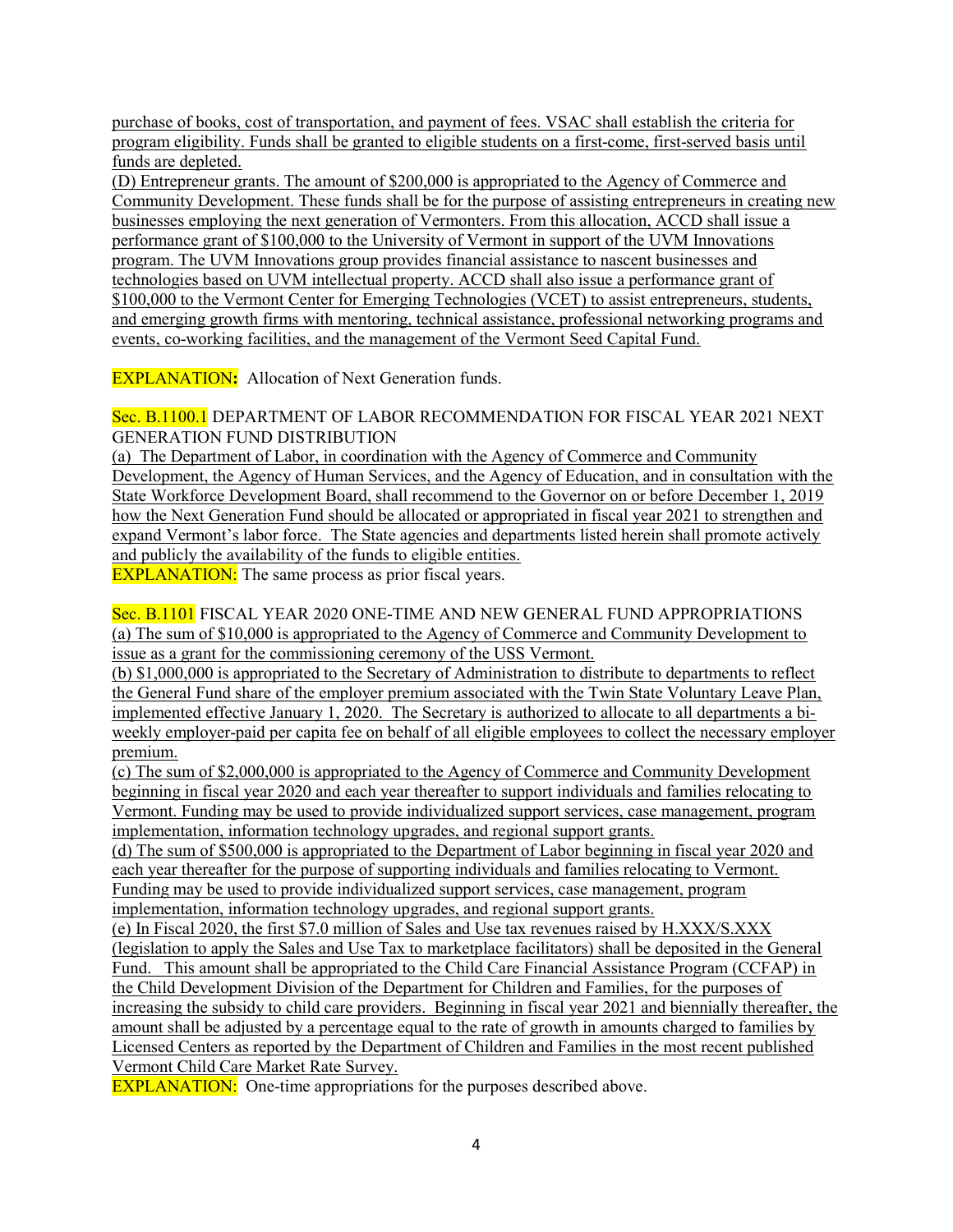Sec. B.1102 FISCALYEAR 2020 ONE-TIME USE OF GENERAL FUND CARRIED FORWARD FROM FISCAL YEAR 2019

(a) \$8,329,947 reserved at the end of fiscal year 2019 to be carried forward into fiscal year 2020 shall be unreserved and used for general fund appropriations in fiscal year 2020.

**EXPLANATION:** Use of one-time funds carried forward from fiscal year 2019 in order to fund the budgeted appropriations for fiscal year 2020.

Sec. B.1103 FISCAL YEAR 2020 ONE-TIME APPROPRIATION FOR THE RACIAL EQUITY PANEL AND EXECUTIVE DIRECTOR

(a) There is appropriated to the Agency of Administration from the Human Resource Services Internal Services Fund the amount of \$75,000 for the Racial Equity Panel and the position of the Executive Director of Racial Equity.

**EXPLANATION:** This continues funding into fiscal year 2020 for the purposes described above.

Sec. C.100 FISCAL YEAR 2019 ONE-TIME GENERAL FUND APPROPRIATIONS

(a) \$500,000 is appropriated to the Agency of Digital Services to be allocated as follows:

(1) \$200,000 for network device upgrades to enhance network safety and;

(2) \$300,000 for network assessment.

(b) Vermont State Colleges: \$200,000 to be used over two fiscal years by Vermont Technical College to design and pilot a minimum of three Associates Degree Programs to be delivered at a minimum of three technical centers in Vermont. Year one of the Associates Degree is to be concurrent with a student's senior year of high school, so that the Associates Degree can be earned the subsequent year. Design work includes seeking appropriate approvals from accreditors.

(c) Agency of Commerce and Community Development: \$540,000 to grant to the Vermont Economic Development Authority to serve as loan reserves to administer a Broadband Expansion Loan Program, providing start-up capital to alternative broadband providers.

(d) The Department of Public Safety: \$200,000 to purchase equipment and items as deemed necessary by the Commissioner to:

(1) improve the forensic capabilities of the Vermont Forensic Lab;

(2) update and improve state-wide radio communications;

(3) improve the training capabilities of the Fire Academy;

(4) enhance the Department's ability to respond to natural and manmade disasters;

(5) upgrade equipment for Vermont State Police special teams.

(e) To the Department of Buildings and General Services: \$500,000 for the purpose of installing electric vehicle charging stations at state facilities, and to support the purchase of fully electric vehicles for the State motor pool.

(f) To the Department for Children and Families' Weatherization program: \$500,000 to supplement weatherization efforts.

**EXPLANATION:** One-time appropriations for fiscal year 2019 to strengthen Vermont's digital infrastructure, protect the general public, establish an associate degree program, invest in electric vehicle infrastructure, and increase weatherization efforts.

Sec. C.101 CALCULATION OF THE FISCAL YEAR 2020 BUDGET STABILIZATION RESERVE (a) General Fund appropriations in the amount of \$22,200,000 in fiscal year 2019 are exempt from the 2019 General Fund appropriation total used to calculate the budget stabilization requirement for fiscal year 2020 established by 32 V.S.A. § 308.

EXPLANATION: The fiscal year 2019 Budget Adjustment Act included the use of \$22.2M in one-time General Fund revenue to pay in full the OPEB interfund loan to the General Fund. The unique and truly one-time nature of this adjustment to overall fiscal year appropriations of such a magnitude should not be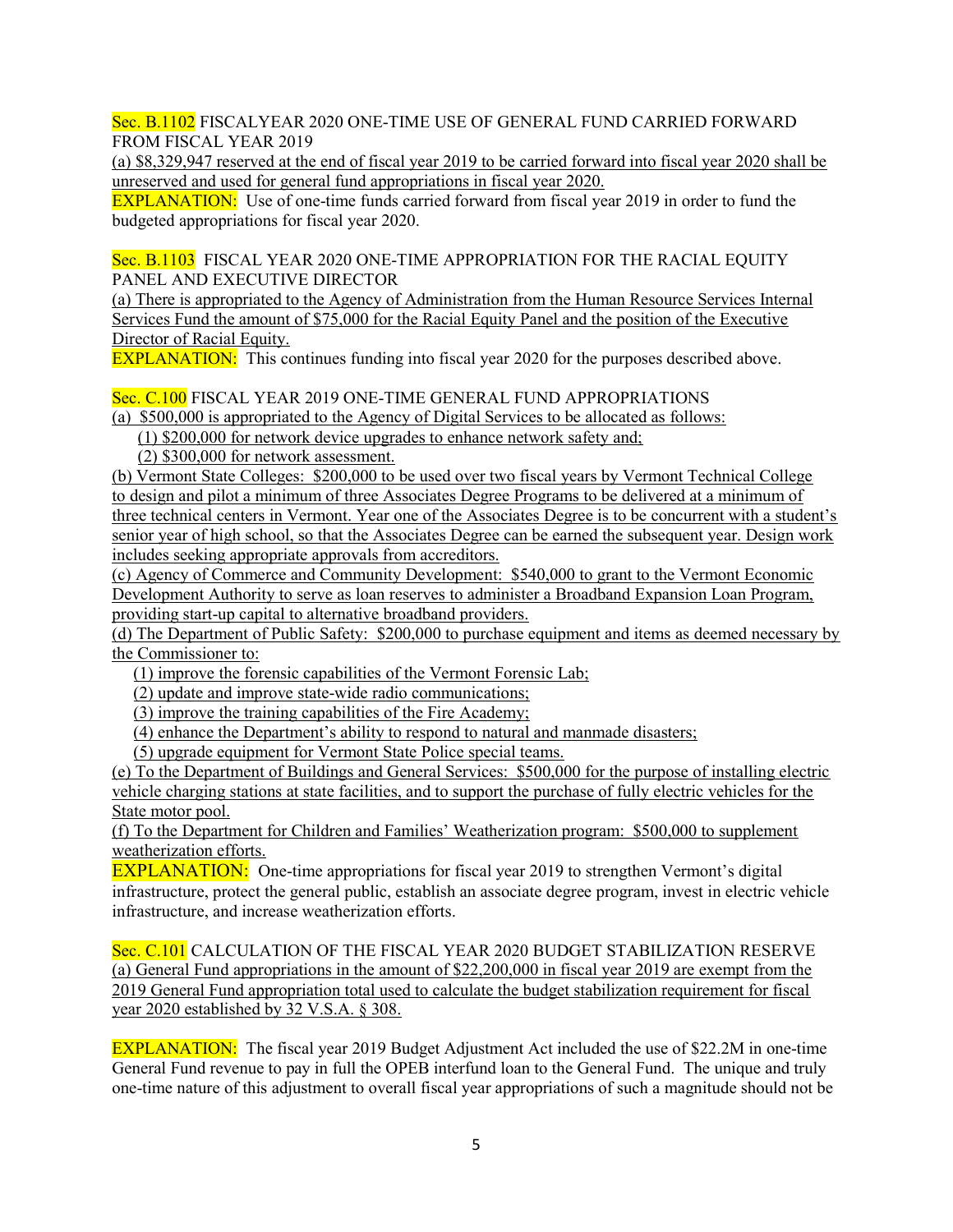included when determining the fiscal year 2020 contribution to the General Fund budget stabilization reserve.

Sec. C.102 2018 Acts and Resolves (Special Session) No. 11, Sec. D.101, as amended by 2019 Acts and Resolves No. XX, otherwise known as the 2019 Budget Adjustment Act, is further amended to read: (a) Notwithstanding any other provision of law, the following amounts are transferred from the funds indicated:

\*\*\*

(5) The full amount of any unencumbered balance in the Education Financial System Fund, established by 32 V.S.A. § 6075a, fund number 21244, shall be transferred to the Education Fund.

EXPLANATION: The Agency of Education requests that the Education Financial System fund be subsumed by the Education Fund. Sec. E.500 of this Act repeals the statute authorizing the creation of the Education Financial System fund.

## Sec. C.103 ADDITIONAL GENERAL FUND PURSUANT TO THE TRANSITION OF STATE HEALTH CARE RESOURCES FUND REVENUES TO THE GENERAL FUND

 (a) By transitioning the State Health Care Resources Fund revenue to the General Fund pursuant to 2018 Acts and Resolves No. 11 (Special Session), Section D.108, and further pursuant to 2019 Acts and Resolves No. XX, otherwise known as the fiscal year 2019 Budget Adjustment Act, Sections 7a through 7k, the Emergency Board's adoption of the projected revenue upgrade to the State Health Care Resources Fund for fiscal year 2019 will result in an additional \$4,921,779 available to the General Fund in fiscal year 2019.

**EXPLANATION:** General Fund operating statement reflects the additional revenue, which presents a General Fund available revenue above the current official forecast.

Sec. C.104. 2018 Acts and Resolves No. 11 (Special Session), Sec. D.101 is amended to read:

\*\*\*

(a) Notwithstanding any other provision of law, the following amounts are transferred from the funds indicated:

\*\*\*

 (5) From the General Fund to the Connectivity Fund established pursuant to 30 V.S.A. § 7516: \$955,000.

 (A) The amount transferred pursuant to this subpart (5) shall be for the sole purpose of funding grants through the Connectivity Initiative as provided in 30 V.S.A. §7515b(b). These monies shall not be subject to the distribution requirements of 30 V.S.A.  $\S 7511(a)(1)(A)$ -(D).

(6) From the General Fund to the ThinkVermont Innovation Fund: \$45,000.

 $(A)$  The amount transferred pursuant to this subpart  $(6)$  shall be for funding technical assistance grants for connectivity projects.

(7) From the General Fund to Emergency Relief Assistance Fund: \$948,271.

\*\*\*

EXPLANATION: Includes General Fund transfers for additional funds to support the Connectivity Initiative. Provides anticipated cash flow needs for the Emergency Relief Assistance Fund into late fiscal year 2019 and early fiscal year 2020.

Sec. C.104.1 3 V.S.A. Sec. 2471e is added to read:

There is created a special fund to be called the "Think Vermont Innovation Fund." The Fund shall comprise monies appropriated by the General Assembly. The Fund shall be used to provide technical assistance grants to Vermont communities planning broadband projects.

EXPLANATION: Establishes a dedicated special fund for the purpose of providing technical assistance grants to Vermont communities considering the implementation or expansion of broadband infrastructure.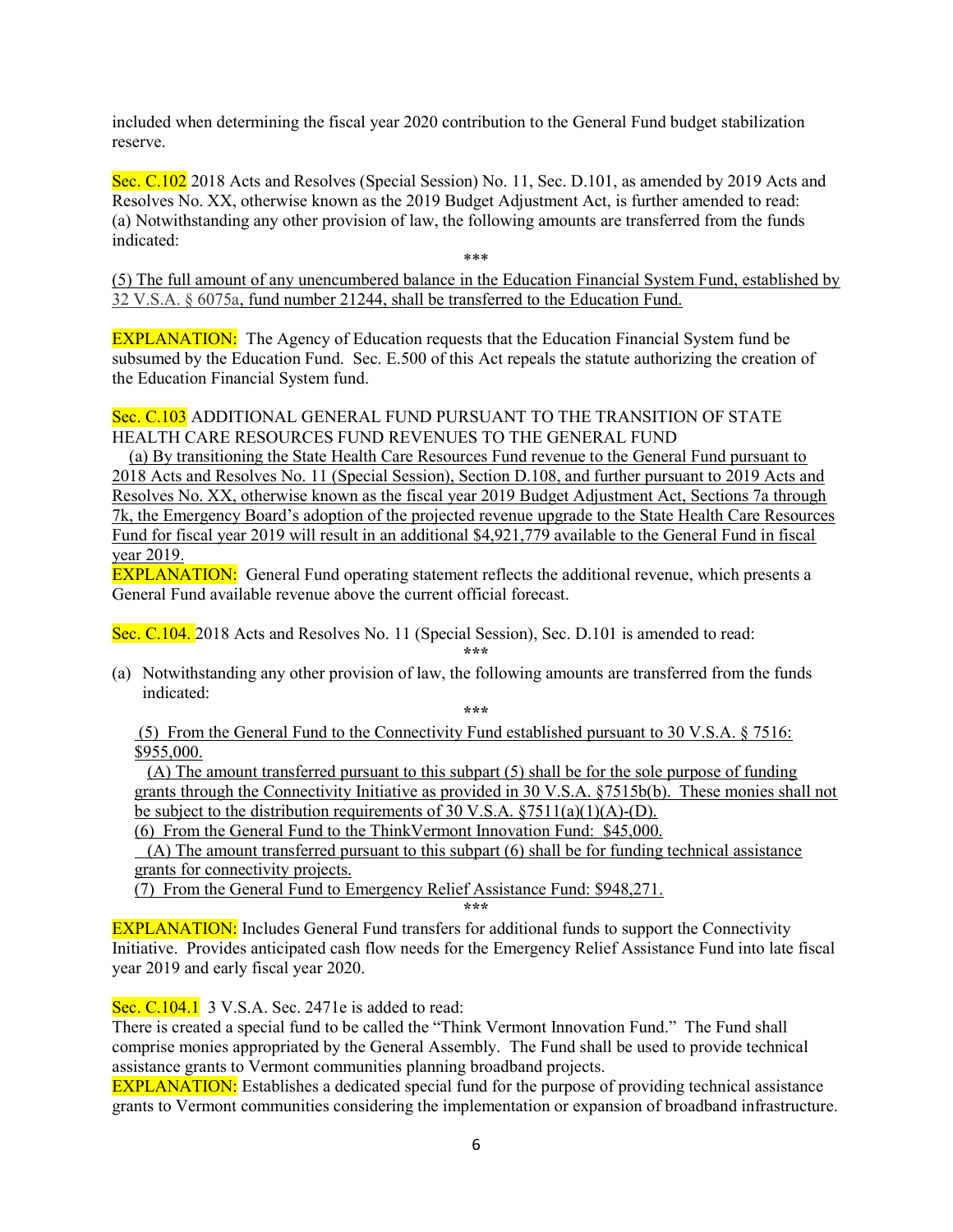Creation of a special fund enhances the ability to implement a granting cycle that may cross over multiple fiscal years.

## Sec. C.105. GENERAL FUND RESERVES AND CARRY FORWARD

(a) Notwithstanding 32 V.S.A. Sec. 308c, \$8,329,947 of undesignated and unreserved General Fund surplus at the close of fiscal year 2019 shall be reserved in the General Fund and carried forward into fiscal year 2020 to be used during fiscal year 2020 for General Fund appropriations. (1) Of the amount carried forward into fiscal year 2020 in subsection (a), \$2,400,000 is intended to support the appropriation in Sec. B.515 of the fiscal year 2020 Big Bill for the purpose of pre-funding Retired Teachers' Health Care and Medical Benefits at the earliest possible date. EXPLANATION: As part of the fiscal year 2019 BAA, \$8,329,947 will carry forward into fiscal year 2020 to be used for appropriations in fiscal year 2020.

# Sec. C.106. 10 V.S.A.  $\S 219(d)$  is amended to read:

(d) In order to ensure the maintenance of the debt service reserve requirement in each debt service reserve fund established by the Authority, there may be appropriated annually and paid to the Authority for deposit in each such fund, such sum as shall be certified by the Chair of the Authority, to the Governor, the President of the Senate, and the Speaker of the House, as is necessary to restore each such debt service reserve fund to an amount equal to the debt service reserve requirement for such fund. The Chair shall annually, on or about February 1, make, execute, and deliver to the Governor, the President of the Senate, and the Speaker of the House, a certificate stating the sum required to restore each such debt service reserve fund to the amount aforesaid, and the sum so certified may be appropriated, and if appropriated, shall be paid to the Authority during the then current State fiscal year. The principal amount of bonds or notes outstanding at any one time and secured in whole or in part by a debt service reserve fund to which State funds may be appropriated pursuant to this subsection shall not exceed \$175,000,000.00 \$181,000,000, provided that the foregoing shall not impair the obligation of any contract or contracts entered into by the Authority in contravention of the Constitution of the United States. EXPLANATION: Required statutory change related to the proposed Broadband Expansion Loan Program.

## Sec. C.107 30 V.S.A  $\S$  8064(a)(1) is amended to read:

(a)(1) The Authority may issue its negotiable notes and bonds in such principal amount as the Authority determines to be necessary to provide sufficient funds for achieving any of its corporate purposes, including the payment of interest on notes and bonds of the Authority, establishment of reserves to secure the notes and bonds including the reserve funds created under section 8065 of this title, and all other expenditures of the Authority incident to and necessary or convenient to carry out its corporate purposes and powers. However, the bonds or notes of the Authority outstanding at any one time shall not exceed \$40,000,000.000 \$34,000,000. No bonds shall be issued under this section without the prior approval of the Governor and the State Treasurer or their respective designees. In addition, before the Authority may initially exercise its bonding authority granted by this section, it shall submit to the Emergency Board of the State a current business plan, including an explanation of the bond issue or issues initially proposed. EXPLANATION: Required statutory change related to the proposed Broadband Expansion Loan Program.

## Sec. C.108. ELECTRIC VEHICLE PURCHASE AND LEASE INCENTIVE

(a) Up to \$1,500,000 of any amount remaining in the AG-Fees & Reimbursements-Court Order fund number 21638 after satisfying the transfer of \$2,000,000 to the General Fund pursuant to 2018 Acts and Resolves No. 11 (Special Session), Sec. D.101(b)(2), and attributable to the Volkswagen settlement, may be used to implement an electric vehicle purchase and lease incentive for Vermont residents to be administered by the Agency of Transportation.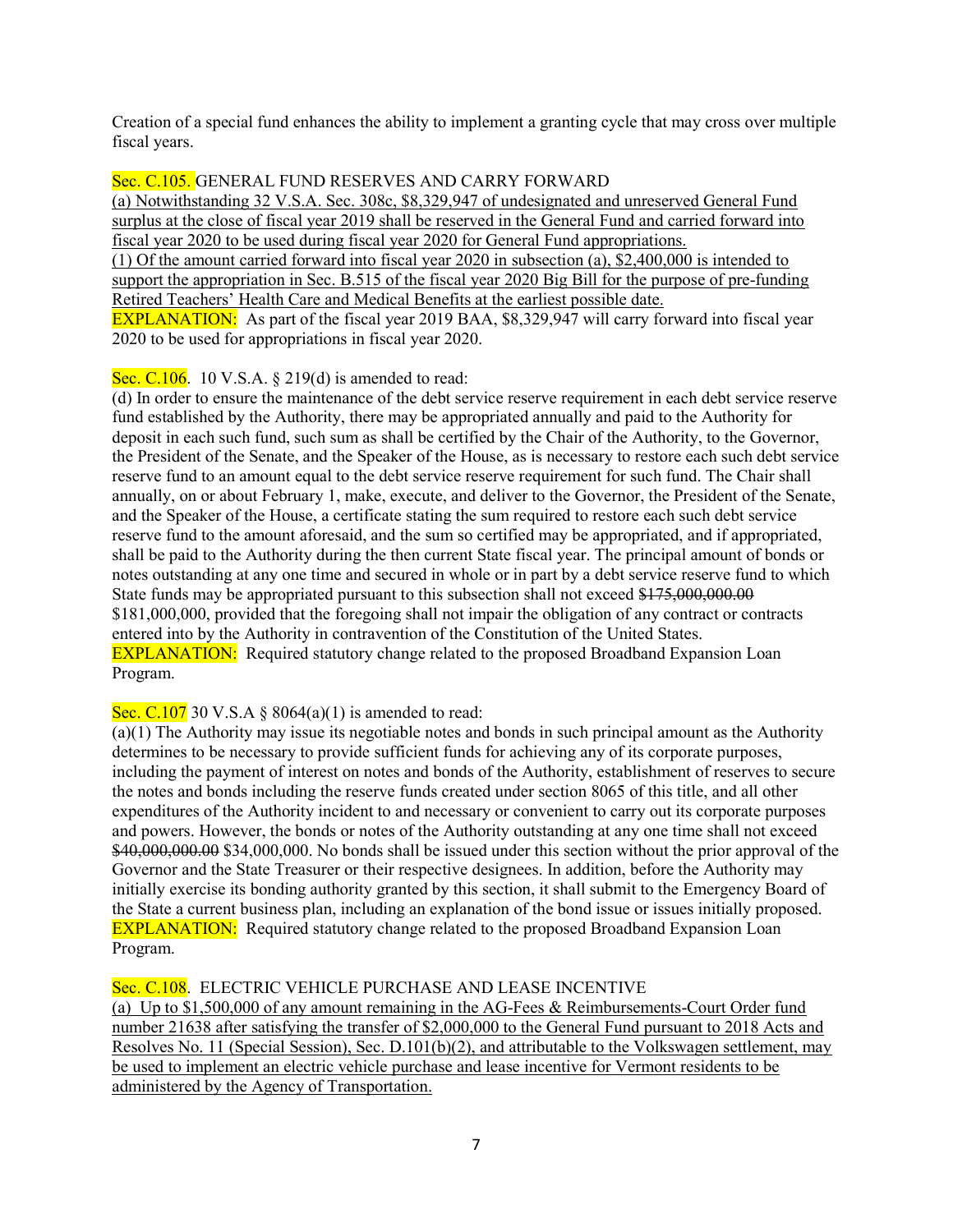(1) Commensurate with any amount of funds pursuant to subsection (a), a one-time appropriation shall be created for the Agency of Transportation.

**EXPLANATION:** Creation of an electric vehicle purchase and lease incentive with contingent funding. The incentive would be needs-based using the Median Household Income at or below 140%.

\* \* \* Computer System Modernization Fund \* \* \*

Sec. C.109. 2007 Acts and Resolves No. 65, Sec. 282, as amended by 2011 Acts and Resolves No. 63, Sec. C.103, as amended by 2013 Acts and Resolves No. 1, Sec. 65, as amended by 2014 Acts and Resolves No. 95, Sec. 62, as amended by 2018 Acts and Resolves No. 87, Sec. 47, as amended by 2018 Acts and Resolves No. 11 (Special Session), Sec. E.111.1 is further amended to read:

Sec. 282. TAX COMPUTER SYSTEM MODERNIZATION FUND

(a) Creation of fund.

(1) There is established the Tax Computer System Modernization Special Fund to consist of:

\* \* \*

(C) The Forty percent of the incremental tax receipts received as a direct result of the implementation of the integrated tax system beginning in calendar year 2014, including any additional data warehouse modules. The Commissioner of Finance and Management shall approve baseline tax receipts in order to measure the increment from the new integrated tax system.

(2) Balances in the Fund shall be administered by the Department of Taxes and used for the exclusive purposes of funding: A) ancillary development of information technology systems necessary for implementation and continued operation of the data warehouse project; B) payments due to the vendor under the data warehouse project contract; C) enhanced compliance costs related to the data warehouse project; D) planning for an integrated tax system solution, including present-day analysis of business case and business requirements, requests for proposals and due diligence; E) implementation of tax types, including new tax types, and any additional data warehouse modules into the selected integrated tax system solution; F) a micro-simulation model for use by the Department of Taxes and the Joint Fiscal Office, and the data maintenance costs related to the model; and G) implementation of an ancillary scanning system to enhance the operation of tax types incorporated into the integrated tax system solution; and H) planning for and implementation of education property tax grand list management software, including present-day analysis of business case and business requirements, requests for proposals and due diligence. All balances in the Fund at the end of any fiscal year shall be carried forward and remain part of the Fund. Interest earned by the Fund shall be deposited into the Fund. This Fund is established in the State Treasury pursuant to 32 V.S.A. chapter 7, subchapter 5.

(c) Transfer.

 $(1)$  Twenty percent of the tax receipts received pursuant to subdivision  $(a)(1)(A)$  of this section after payment to the vendor under the data warehouse contract shall be transferred to the General Fund annually for the duration of that contract. Thereafter, 20 percent of the tax receipts received pursuant to  $subdivision (a)(1)(A)$  shall be transferred to the Fund which would receive the underlying tax receipts annually until the expiration of the Tax Computer System Modernization Fund.

\* \* \*

 $(2)$  Twenty percent of the incremental tax receipts calculated pursuant to subdivision  $(a)(1)(C)$  shall be transferred to the Fund which would receive the underlying tax receipts annually until the expiration of the Tax Computer Modernization Fund. [Repealed.]

\* \* \*

## Sec. C.110. SPECIAL FUND APPROPRIATIONS FOR TAX COMPUTER SYSTEMS

(a) \$10,000,000 is appropriated to the Department of Taxes from the Tax Computer System Modernization Special Fund established pursuant to 2007 Acts and Resolves No. 65, Sec. 282, as amended by 2011 Acts and Resolves No. 63, Sec. C.103, as amended by 2013 Acts and Resolves No. 1, Sec. 65, as amended by 2014 Acts and Resolves No. 95, Sec. 62, as amended by 2018 Acts and Resolves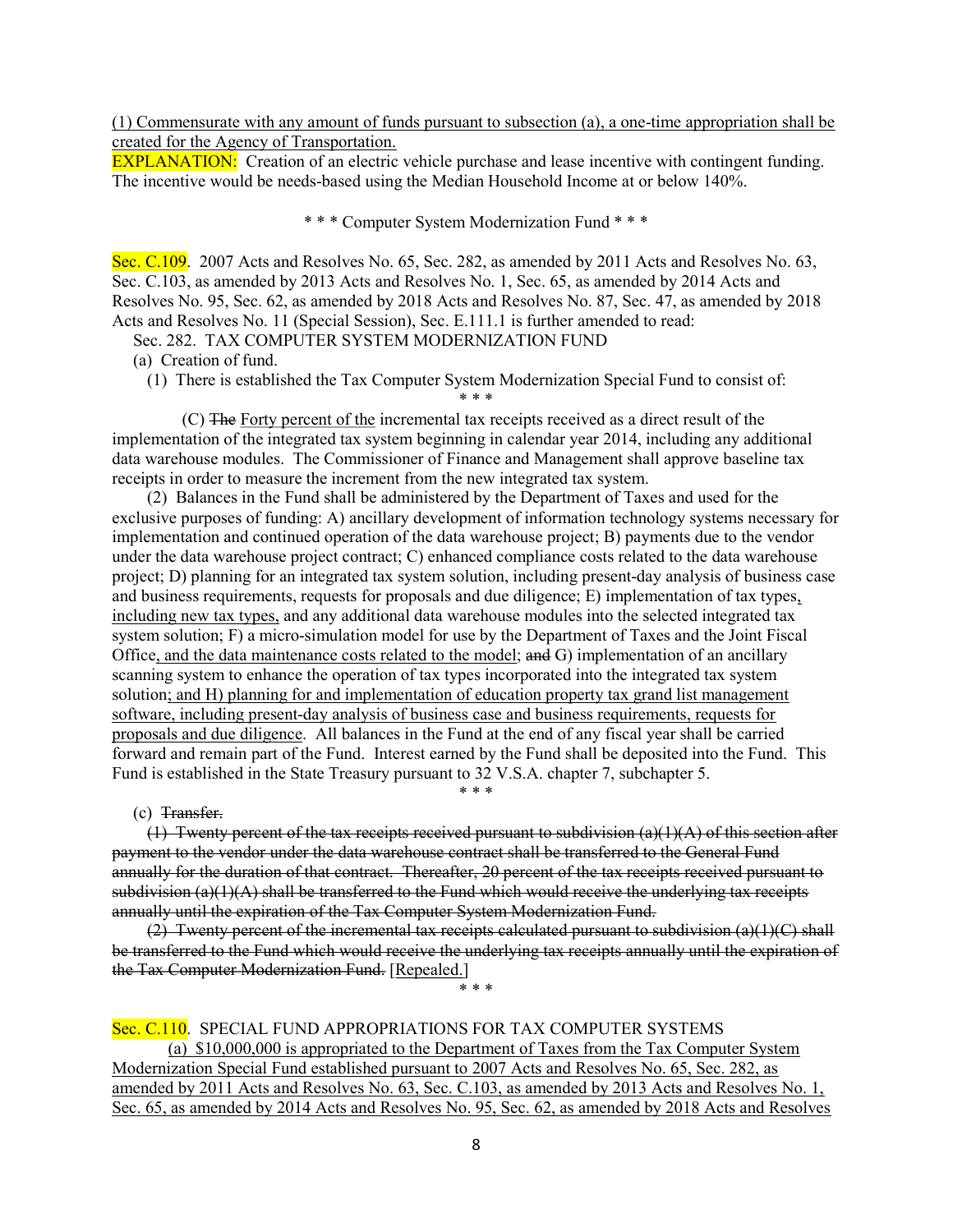No. 87, Sec. 47, as amended by 2018 Acts and Resolves No. 11 (Special Session), Sec. E.111.1, and as further amended by Sec. X4 of this act. This appropriation shall carry forward through fiscal year 2022. EXPLANATION: Statutory amendments to change the distribution of Tax Computer Modernization Special Fund receipts, as well as session law establishing spending authority for the Tax Department. As a result, 60% of incremental tax receipts will go to the source fund (e.g., GF or other) versus the current 20%.

Sec. D.100 APPROPRIATIONS; PROPERTY TRANSFER TAX

(a) This act contains the following amounts appropriated from special funds that receive revenue from the property transfer tax. Expenditures from these appropriations shall not exceed available revenues. (1) The sum of \$518,000 is appropriated from the Current Use Administration Special Fund to the Department of Taxes for administration of the Use Tax Reimbursement Program. Notwithstanding 32 V.S.A. § 9610(c), amounts above \$518,000 from the property transfer tax that are deposited into the Current Use Administration Special Fund shall be transferred into the General Fund. (2) The sum of \$9,804,840 is appropriated from the Vermont Housing and Conservation Trust Fund to the

Vermont Housing and Conservation Board. Notwithstanding 10 V.S.A. § 312, amounts above \$9,804,840 from the property transfer tax and surcharge established by 32 V.S.A. § 9602a that are deposited into the Vermont Housing and Conservation Trust Fund shall be transferred into the General Fund.

 (A)The dedication of \$2,500,000 in revenue from the property transfer tax pursuant to 32 V.S.A. § 9610(d) for the debt payments on the affordable housing bond (10 V.S.A.  $\S$  314) is to be offset by the reduction of \$1,500,000 in the appropriation to the Vermont Housing and Conservation Board and \$1,000,000 from the surcharge established by 32 V.S.A. § 9602a. The FY 2020 appropriation of \$9,804,840 to VHCB reflects the \$1,500,000 reduction. The affordable housing bond and related property transfer tax and surcharge provisions are repealed after the life of the bond on July 1, 2039. Once the bond is retired, the \$1,500,000 reduction in the appropriation to VHCB is intended to be restored. (3) The sum of \$3,760,599 is appropriated from the Municipal and Regional Planning Fund. Notwithstanding 24 V.S.A. § 4306(a), amounts above \$3,760,599 from the property transfer tax that are deposited into the Municipal and Regional Planning Fund shall be transferred into the General Fund. The \$3,760,599 shall be allocated as follows:

(A) \$2,924,417 for disbursement to regional planning commissions in a manner consistent with 24 V.S.A. § 4306(b);

(B) \$457,482 for disbursement to municipalities in a manner consistent with 24 V.S.A. § 4306(b);

(C) \$378,700 to the Agency of Commerce and Community Development for the Vermont Center for Geographic Information.

EXPLANATION: This language remains unchanged from the 2018 Act and Resolves (Special Session) No. 11, Sec. D.100.

Sec. D.101 FUND TRANSFERS, REVERSIONS, AND RESERVES

(a) Notwithstanding any other provision of law, the following amounts are transferred from the funds indicated:

(1) From the General Fund to the Next Generation Initiative Fund established by 16 V.S.A. § 2887: \$2,315,990.

EXPLANATION: Transfer funds to the Next Generation Fund for the purposes proposed in the fiscal year 2020 budget and reflects using Education Funds for one-hundred percent of Flexible Pathways programs.

(2) From the General Fund to the Environmental Contingency Fund established by 10 V.S.A. § 1283: \$317,000.

**EXPLANATION:** Transfer funds to the Environmental Contingency Fund in order to pay the annual loan installment to the Drinking Water State Revolving Loan Fund via Sec. E.711 of this Act.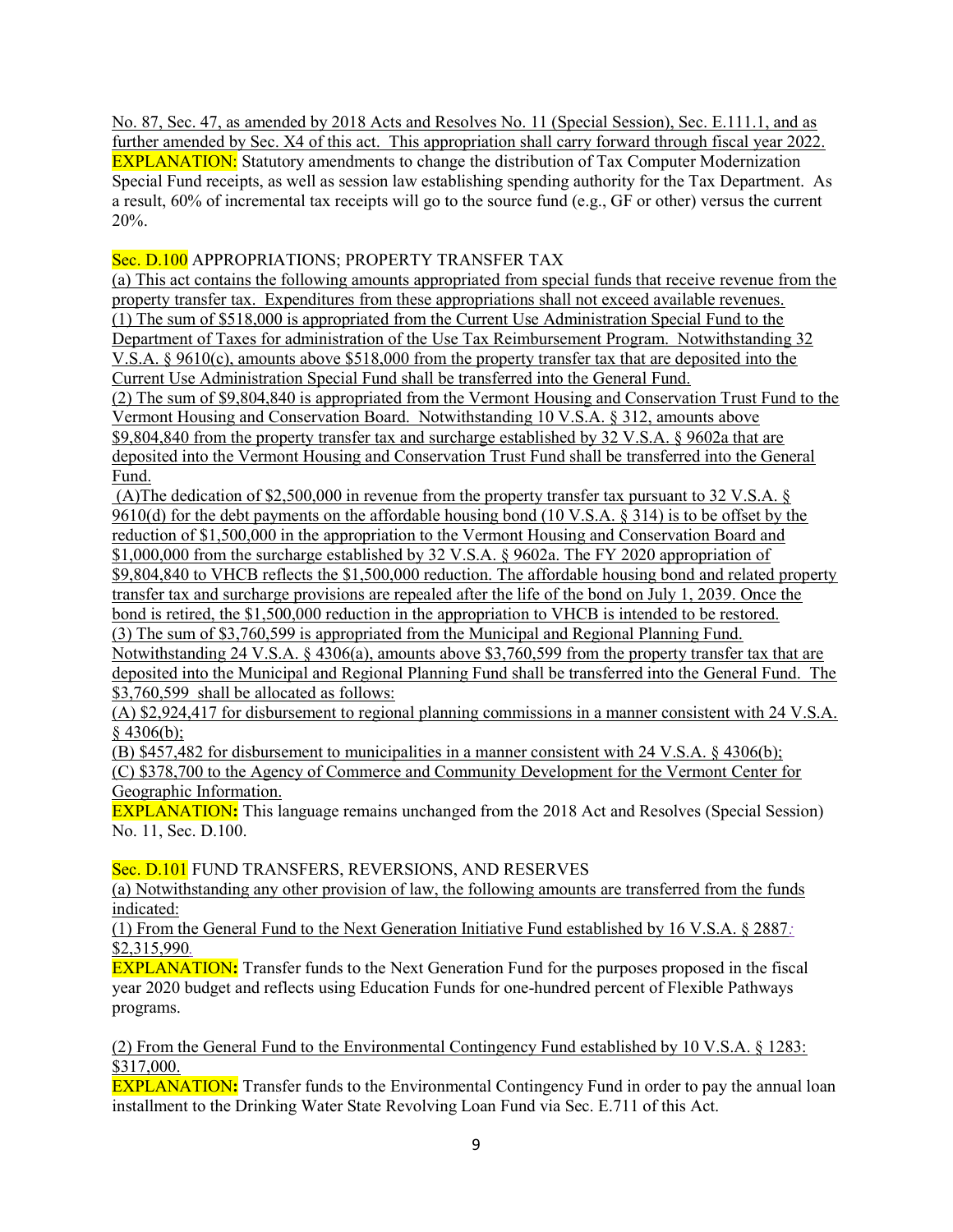(3) From the Clean Water Fund established by 10 V.S.A. § 1388 to the Agricultural Water Quality Special Fund created under 6 V.S.A. §4803: \$3,385,000.

EXPLANATION: Transfer from the Clean Water Fund to the Agricultural Water Quality Special Fund. Transfer includes funding for grants and staff and operating costs.

(4) From the Clean Water Fund established by 10 V.S.A. §1388 to the Lakes in Crisis Special Fund created under 10 V.S.A. §1315: \$50,000.

EXPLANATION: Transfer from the Clean Water Fund to the Lakes in Crisis Special Fund. Transfer includes funding for grants, and staff and operating costs.

(5) From the Transportation Fund to the Downtown Transportation and Related Capital Improvement Fund established by 24 V.S.A. § 2796 to be used by the Vermont Downtown Development Board for the purposes of the Fund: \$423,966.

**EXPLANATION**: Standard annual transfer to support the program at the Agency of Commerce and Community Development.

(6) From the Transportation Infrastructure Bond Fund established by 19 V.S.A. § 1f to the Transportation Infrastructure Bonds Debt Service Fund established by 32 V.S.A. Sec. § 951a for funding fiscal year 2021 transportation infrastructure bonds debt service: \$2,502,613.

EXPLANATION: This transfer funds the pre-payment of FY 2020's TIB debt service. The terms of the TIB do not allow the use of TIB revenues on a pay-go basis until the debt service is reserved; this prepayment allows pay-go revenues to be expended on projects beginning July 1, 2019. Last year's big bill had a similar transfer to fund FY 2019 TIB debt service.

(7) Notwithstanding 2016 Acts and Resolves No. 172, Section E. 228, all or a portion of the unencumbered balances in the Insurance Regulatory and Supervision Fund (Fund Number 21075), the Captive Insurance Regulatory and Supervision Fund (Fund Number 21085), and the Securities Regulatory and Supervision Fund (Fund Number 21080) expected to be approximately \$29,955,763 shall be transferred to the General Fund, provided that on or before July 1, 2019, the Commissioner of Financial Regulation certifies to the Joint Fiscal Committee that the transfer of such balances, or any smaller portion deemed proper by the Commissioner, will not impair the ability of the Department in fiscal year 2020 to provide thorough, competent, fair, and effective regulatory services, or maintain accreditation by the National Association of Insurance Commissioners; and that the Joint Fiscal Committee does not reject such certification.

EXPLANATION: In past years, the Direct Application from the Department of Financial Regulation (DFR) was considered a part of the Administration's overall fiscal plan. In the interest of transparently demonstrating the Administration's intention to use DFR funding, the amount for fiscal year 2020 is included above, inclusive of recommended changes to DFR's fees.

(b) Notwithstanding any provisions of law to the contrary, in fiscal year 2020: (1) The following amounts shall be transferred to the General Fund from the funds indicated:

| 22005 | AHS Central Office earned federal receipts | 6,474,593.00 |
|-------|--------------------------------------------|--------------|
| 50300 | Liquor Control Fund                        | 1,805,000.00 |
| 62100 | <b>Unclaimed Property Fund</b>             | 1,305,143.00 |
|       | Caledonia Fair                             | 5,000.00     |
|       | North Country Hospital Loan                | 24,250.00    |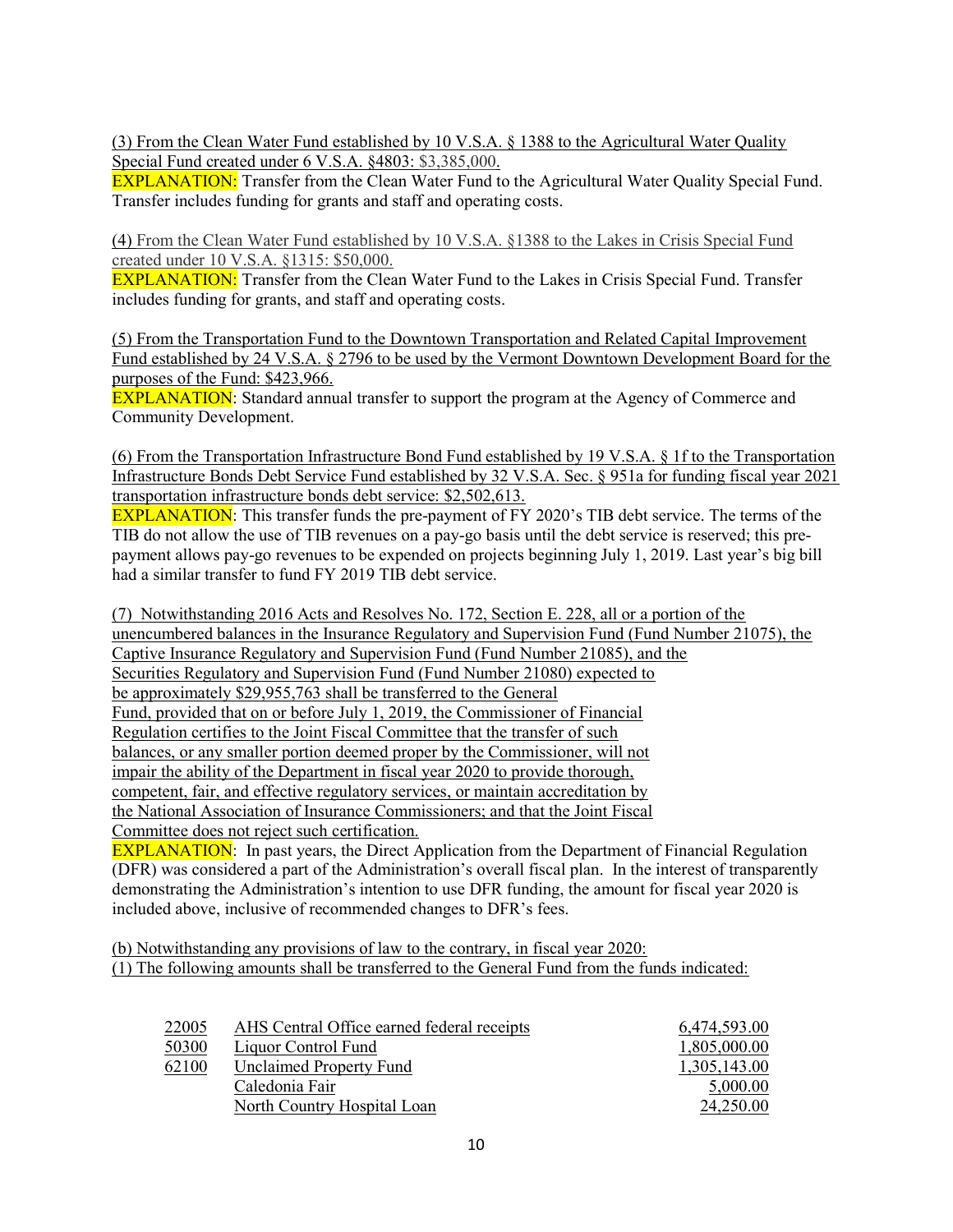#### (2) An amount estimated to be \$2,000,000 shall be transferred from the following fund to the General Fund in FY 2020:

21638 AG-Fees & reimbursement – Court order

(3) An amount estimated to be \$2,032,817 shall be transferred from the following fund to the General Fund in FY 2020:

21928 Secretary of State Services Funds

**EXPLANATION:** FY 2020 estimated direct applications to the General Fund.

(c) Notwithstanding any provisions of law to the contrary, in fiscal year 2020:

|            |                     | (1) The following amounts shall revert to the General Funds from the Accounts indicated: |
|------------|---------------------|------------------------------------------------------------------------------------------|
| 1210001000 | Legislative Council | 75,000.00                                                                                |
| 1210002000 | Legislature         | 175,000.00                                                                               |
| 1220000000 | Joint Fiscal Office | 30,000.00                                                                                |

**EXPLANATION:** FY 2020 estimated reversion to the General Fund

Sec. D.102 TOBACCO LITIGATION SETTLEMENT FUND BALANCE (a) Notwithstanding 18 V.S.A. § 9502(b), the actual balances at the end of fiscal year 2019 in the Tobacco Litigation Settlement Fund established by 32 V.S.A. Sec. 435a. shall remain for appropriation in fiscal year 2020.

EXPLANATION: Annual language.

Sec. D.103 TRANSFER OF TOBACCO TRUST FUNDS

(a) Notwithstanding 18 V.S.A. § 9502(a)(3) and (4), the actual amount of investment earnings of the Tobacco Trust Fund at the end of fiscal year 2020 and any additional amount necessary to ensure the balance in the Tobacco Litigation Settlement Fund at the close of fiscal year 2020 is not negative shall be transferred in fiscal year 2020 from the Tobacco Trust Fund established by 18 V.S.A. § 9502(a) to the Tobacco Litigation Settlement Fund established by 32 V.S.A. § 435a. EXPLANATION: Annual language.

Section D.104: 32 V.S.A. § 308b is amended to read:

(c ) The Human Services Caseload Reserve shall contain two sub-accounts:

(1) A sub-account for incurred but not reported Medicaid expenses. Each year beginning with fiscal year 2020, the Department of Finance and Management shall adjust the amount reserved for incurred but not reported Medicaid expenses to equal the amount specified in the most recently completed Comprehensive Annual Financial Report as of June  $30<sup>th</sup>$  of the prior fiscal year for the estimated amount of incurred but not reported Medicaid expenses associated with the current Medicaid Global Commitment waiver.

\*\*\*

\*\*\*

EXPLANATION: This language makes a technical change to allow for the transfer to occur at the beginning of any fiscal year, as the CAFR for the prior fiscal year is not completed until December of the subsequent fiscal year.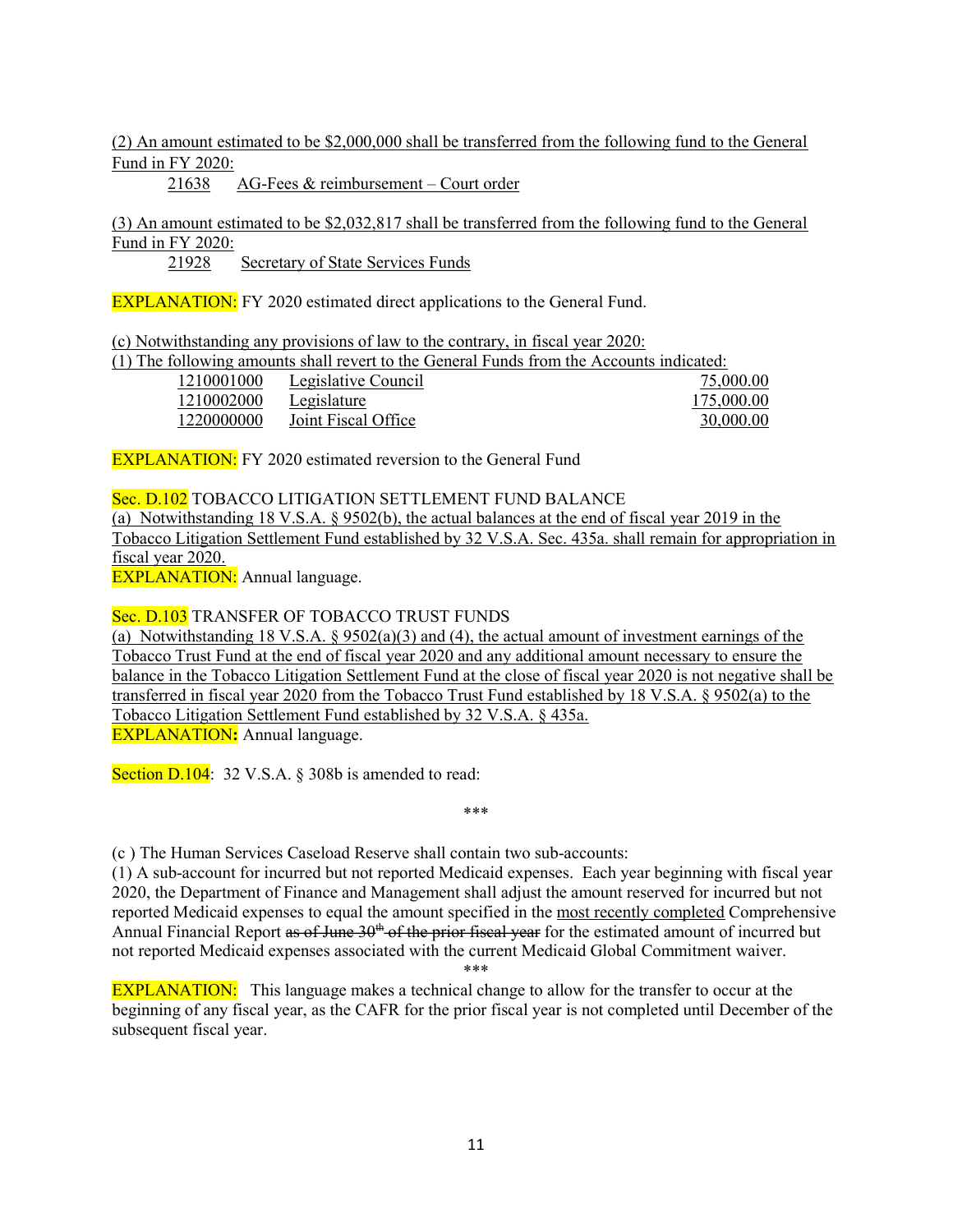#### \* \* \* GENERAL GOVERNMENT \* \* \*

#### Sec. E.100 EXECUTIVE BRANCH POSITION AUTHORIZATIONS

(a) The establishment of the following permanent classified positions is authorized in fiscal year 2020: (1) In the Department of Children and Families' Family Services Division – nineteen (19) positions as follows, which shall be transferred and converted from existing vacant positions in the Executive Branch and shall not increase the total number of authorized State positions, as defined in Section A.107 of this Act:

(A) Thirteen (13) Family Services Workers;

(B) Two (2) Family Services Supervisors;

(C) Three (3) Resource Coordinator positions;

(D) One (1) Assistant Attorney General to fill the position of a Staff Attorney III.

EXPLANATION: Repurposes nineteen (19) existing positions as part of the Family Services initiative.

## Sec. E.101 ADDITIONAL GENERAL FUND PURSUANT TO THE TRANSITION OF STATE HEALTH CARE RESOURCES FUND REVENUES TO THE GENERAL FUND (a) By transitioning the State Health Care Resources Fund revenue to the General Fund pursuant to 2018 Acts and Resolves No. 11 (Special Session), Section D.108, and pursuant to Sections. XX – XX of 2019 Acts and Resolves No. XX, also known as the fiscal year 2019 Budget Adjustment Act, the Emergency Board's adoption of the projected revenue upgrade to the State Health Care Resources Fund for fiscal year 2020 will result in an additional \$2,909,970 available to the General Fund in fiscal year 2020.

EXPLANATION: General Fund operating statement reflects the additional revenue, which presents a General Fund available revenue above the current official forecast.

Sec. E.102 2015 Acts and Resolves No. 58, Sec. E.112 is amended to read:

\*\*\*

 (b) Notwithstanding any provision of Title 30 of the Vermont Statutes Annotated, Public Service Board order, or other provision of law to the contrary:

(1) The Department and Efficiency Vermont (EVT) shall augment the Program for a preliminary period of four eight years commencing in fiscal year 2016 under which EVT shall provide the Department with support for the Program to deliver cost-effective energy efficiency and conservation measures to State buildings and facilities. The Department and EVT may agree to continue conducting this augmented Program in subsequent fiscal years, after considering recommendations for improvement based on evaluation of the preliminary period.

(2) In addition to the requirements of subdivision (1) of this section, the project shall include provision by EVT of support for personnel to implement the Program during fiscal years 2016 to 2019 2023.

\*\*\*

\*\*\*

 (B) Under this subdivision (2), EVT shall provide up to \$290,000 during fiscal year 2016. For the remaining three eight fiscal years, EVT shall provide an additional amount sufficient to support annual salary and benefit adjustments. These funds shall be received in the Facilities Operations Fund established in 29 V.S.A. § 160a, and may be spent using excess receipts authority.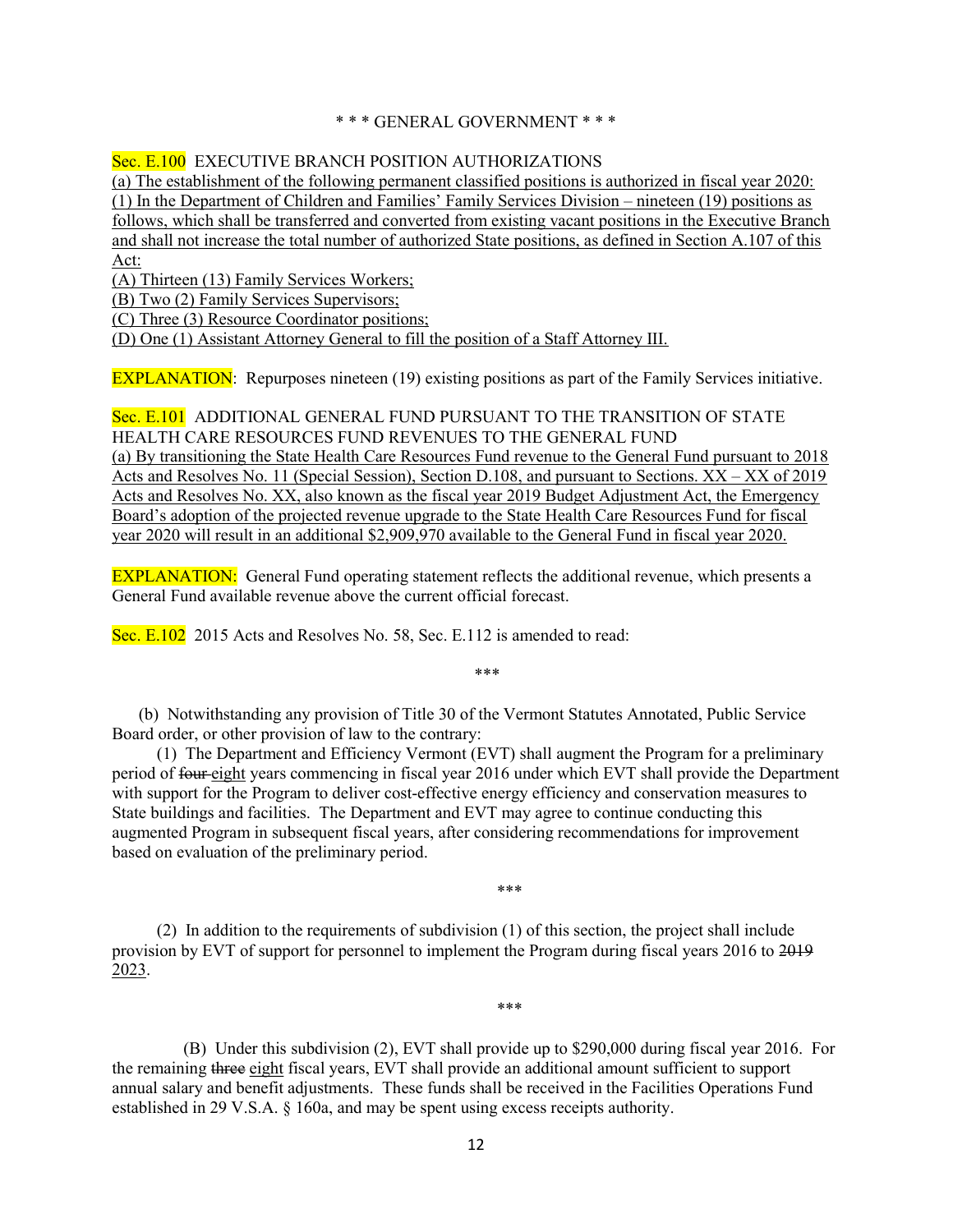(3) The Public Service Board shall adjust any performance measures applicable to EVT to recognize the requirements of this section.

(c) The Department and EVT shall execute a new or amended memorandum of understanding to implement this section, which shall include targets for future energy savings, a process for determining how savings targets are met, and details of EVT's commitment for personnel over a four eight-year time period.

(d) On or before October 1 of each year commencing in 2016 and ending in 2019 2023, the Department and EVT shall provide a joint report on the implementation of this section.

\*\*\*

\*\*\*

 (5) The report to be submitted in 2019 and in 2023 shall contain an evaluation of the Program authorized under this section and any resulting recommendations, including recommendations related to Program continuation beyond 2023.

**EXPLANATION:** Required amendments to corresponding session law in order to reauthorize the program for an additional four years. Three associated positions at BGS in the Office of Energy, one permanent and two limited service, will be funded for an additional four years through Efficiency Vermont.

Sec. E.111 Tax – administration/collection

(a) Of this appropriation, \$15,000 is from the Current Use Administration Special Fund established by 32 V.S.A. § 9610(c) and shall be appropriated for programming changes to the CAPTAP software used by municipalities for establishing property values and administering their grand lists. **EXPLANATION:** This is annual language that covers administrative costs for the current use program software.

Sec. E.133 Vermont state retirement system

(a) Notwithstanding 3 V.S.A. § 473(d), in fiscal year 2020, investment fees shall be paid from the corpus of the Fund.

EXPLANATION: Annual language allowing investment fees to be paid from the fund, instead of from the FY 2020 state contribution charged to the departments of State government.

Sec. E.139 GRAND LIST LITIGATION

ASSISTANCE

(a) Of the appropriation in Sec. B.139 of this act, \$9,000 shall be transferred to the Attorney General and \$70,000 shall be transferred to the Department of Taxes, Division of Property Valuation and Review and reserved and used with any remaining funds from the amount previously transferred for final payment of expenses incurred by the Department or towns in defense of grand list appeals regarding the reappraisals of the hydroelectric plants and other property owned by TransCanada Hydro Northeast, Inc. and its successor Great River Hydro, LLC in the State of Vermont. Expenditures for this purpose shall be considered qualified expenditures under 16 V.S.A. § 4025(c).

EXPLANATION: Annual language that appropriates funding to support towns' litigation cost for the "Great River Hydro, LLC" (formerly "TransCanada Northeast") project.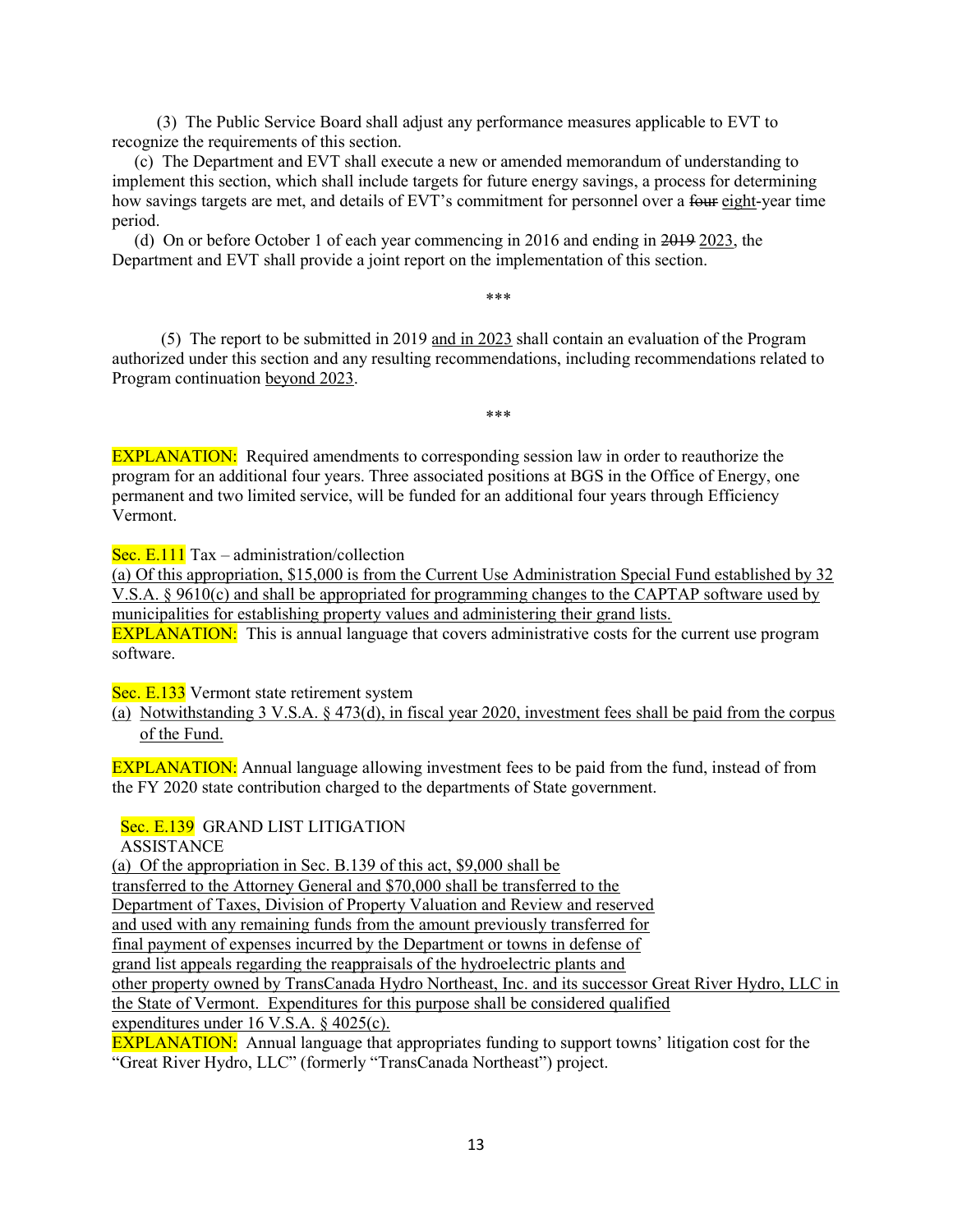Sec. E.142 Payments in lieu of taxes

(a) This appropriation is for State payments in lieu of property taxes under 32 V.S.A. chapter 123, subchapter 4, and the payments shall be calculated in addition to and without regard to the appropriations for PILOT for Montpelier and for correctional facilities elsewhere in this act. Payments in lieu of taxes under this section shall be paid from the PILOT Special Fund under 32 V.S.A. § 3709.

EXPLANATION: Annual language clarifying that these payments are in addition to, and separate from, those appropriated elsewhere in the Act for the city of Montpelier and correctional facilities.

Sec. E.143 Payments in lieu of taxes – Montpelier

(a) Payments in lieu of taxes under this section shall be paid from the PILOT Special Fund under 32 V.S.A. § 3709.

EXPLANATION: Clarifies that the Montpelier PILOT payment is to come from the PILOT special fund. Standard language.

Sec. E.144 Payments in lieu of taxes – correctional facilities

(a) Payments in lieu of taxes under this section shall be paid from the PILOT Special Fund under 32 V.S.A. § 3709.

EXPLANATION: Clarifies that the correctional facilities payment is to come from the PILOT special fund. Standard language.

# \* \* \* PROTECTION TO PERSONS AND PROPERTY \* \* \*

Sec. E.200 Attorney general

(a) Notwithstanding any other provisions of law, the Office of the Attorney General, Medicaid Fraud and Residential Abuse Unit, is authorized to retain, subject to appropriation, one-half of the State share of any recoveries from Medicaid fraud settlements, excluding interest, that exceed the State share of restitution to the Medicaid Program. All such designated additional recoveries retained shall be used to finance Medicaid Fraud and Residential Abuse Unit activities.

(b) Of the revenue available to the Attorney General under 9 V.S.A. § 2458(b)(4), \$1,390,500 is appropriated in Sec. B.200 of this act.

**EXPLANATION:** Same provisions as in fiscal year 2019.

Sec. E.208 Public safety – administration

(a) The Commissioner of Public Safety is authorized to enter into a performance-based contract with the Essex County Sheriff's Department to provide law enforcement service activities agreed upon by both the Commissioner of Public Safety and the Sheriff.

EXPLANATION: Same provisions as in fiscal year 2019.

Sec.  $E.209$  Public safety – state police

(a) Of this appropriation, \$35,000 in special funds shall be available for snowmobile law enforcement activities and \$35,000 in general funds shall be available to the Southern Vermont Wilderness Search and Rescue Team, which comprises State Police, the Department of Fish and Wildlife, county sheriffs, and local law enforcement personnel in Bennington, Windham, and Windsor Counties, for snowmobile enforcement.

(b) Of this appropriation, \$405,000 is allocated for grants in support of the Drug Task Force and the Gang Task Force. Of this amount, \$190,000 shall be used by the Vermont Drug Task Force to fund three town task force officers. These town task force officers shall be dedicated to enforcement efforts with respect to both regulated drugs as defined in 18 V.S.A. § 4201(29) and the diversion of legal prescription drugs. Any unobligated funds may be allocated by the Commissioner to fund the work of the Drug Task Force and to support the efforts of the Mobile Enforcement Team (Gang Task Force), or carried forward.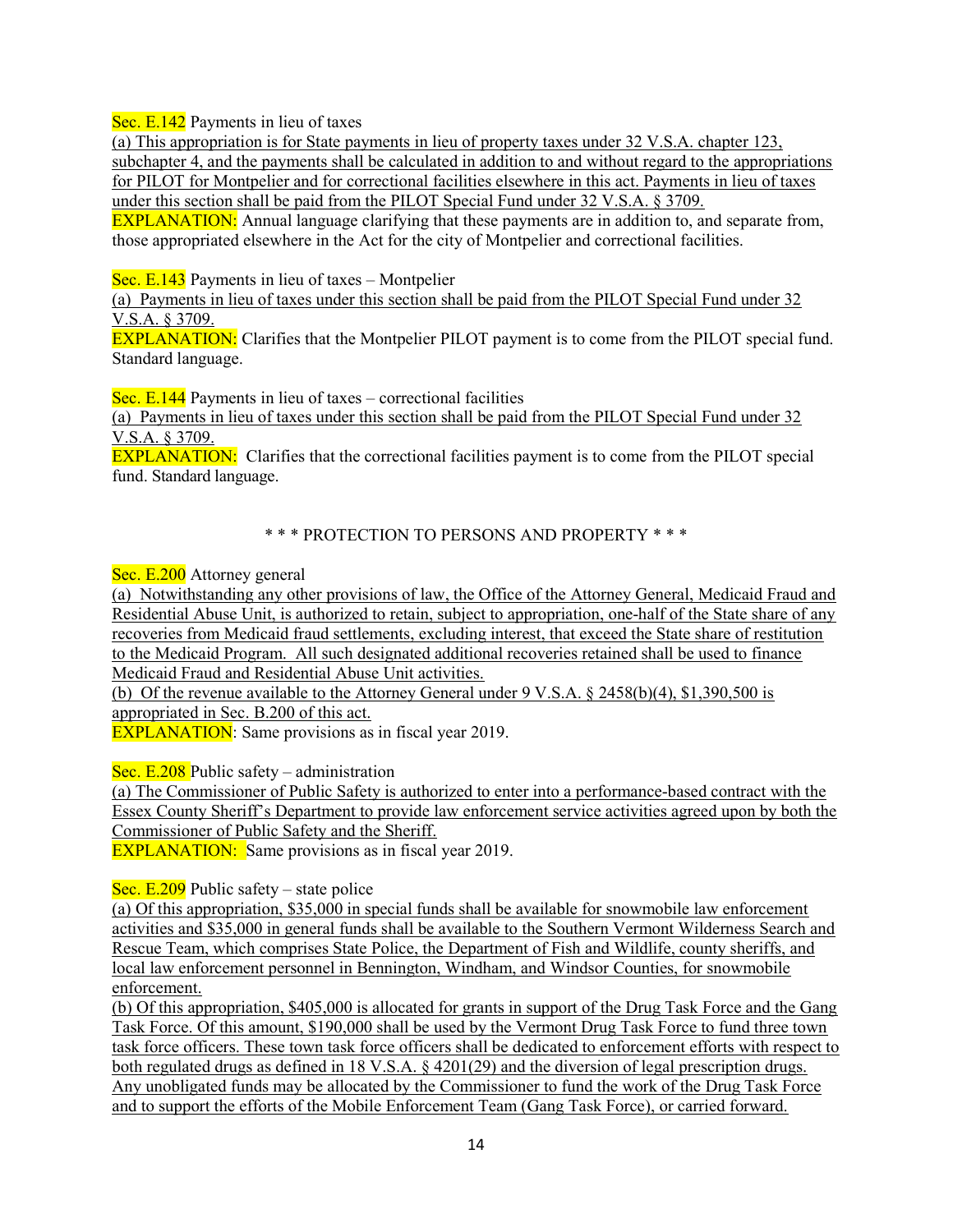EXPLANATION: Same provisions as in fiscal year 2019.

Sec.  $E.212$  Public safety – fire safety

(a) Of this General Fund appropriation, \$55,000 shall be granted to the Vermont Rural Fire Protection Task Force for the purpose of designing dry hydrants. EXPLANATION: Same provisions as in fiscal year 2019.

Sec.E.215 Military – Administration

(a)The amount of \$1,426,718 shall be disbursed to the VSAC for the National Guard Tuition Benefit Program established in 16 VSA Sec 2856 and Sec. 2857. Of this amount, \$1,276,718 shall be general funds appropriated in Section B.215, and \$150,000 shall be Next Generation special funds, as appropriated in Section B.1100(a)(3)(B) of this act.

EXPLANATION: Increase in the National Guard Tuition Benefit Program. The funding for Next Gen. remains level with fiscal year 2019.

Sec. E.219 Military – veterans' affairs

(a) Of this appropriation, \$1,000 shall be used for continuation of the Vermont Medal Program; \$4,800 shall be used for the expenses of the Governor's Veterans' Advisory Council; \$7,500 shall be used for the Veterans' Day parade; \$5,000 shall be used for the Military, Family, and Community Network; and \$10,000 shall be granted to the American Legion for the Boys' State and Girls' State programs. **EXPLANATION:** Language and amount same as in FY 2019, with the exception of making no additional contribution to Armed Services Scholarship Fund..

Sec. E.220 Center for crime victims services

(a) Notwithstanding 20 V.S.A. § 2365(c), the Vermont Center for Crime Victims Services shall transfer \$49,253 from the Domestic and Sexual Violence Special Fund established in 13 V.S.A. § 5360 to the Criminal Justice Training Council for the purpose of funding one-half the costs of the Domestic Violence Trainer position. The other half of the position will be funded with an appropriation to the Criminal Justice Training Council.

EXPLANATION: Same provisions as in fiscal year 2019, amount updated to reflect the total cost of the position.

Sec. E.224 Agriculture, food and markets – agricultural development

(a) Of the funds appropriated in Sec. B.224 of this act, the amount of \$594,000 in general funds is appropriated for expenditure by the Working Lands Enterprise Board established in 6 V.S.A. § 4606 for investments in food and forest system businesses and services providers pursuant to 6 V.S.A. § 4607 and consistent with the funding priorities in 2012 Acts and Resolves No. 142, Sec. 5, as amended by 2014 Acts and Resolves No. 179, Sec. E.224.1.

EXPLANATION: The appropriation for the Working Lands program is maintained with grant-making focused on creating and maintaining jobs, increasing sales, enhancing efficiency, expanding markets, and training the workforce that Vermont's businesses need to succeed.

Sec. E.233 30 V.S.A.  $\S$  22(c) is amended to read:

\*\*\*

(c) Of the revenue deposited into the special fund for the maintenance of engineering and accounting forces, 40 35 percent shall be allocated to the Public Utility Commission and 60 65 percent shall be allocated to the Department of Public Service.

\*\*\*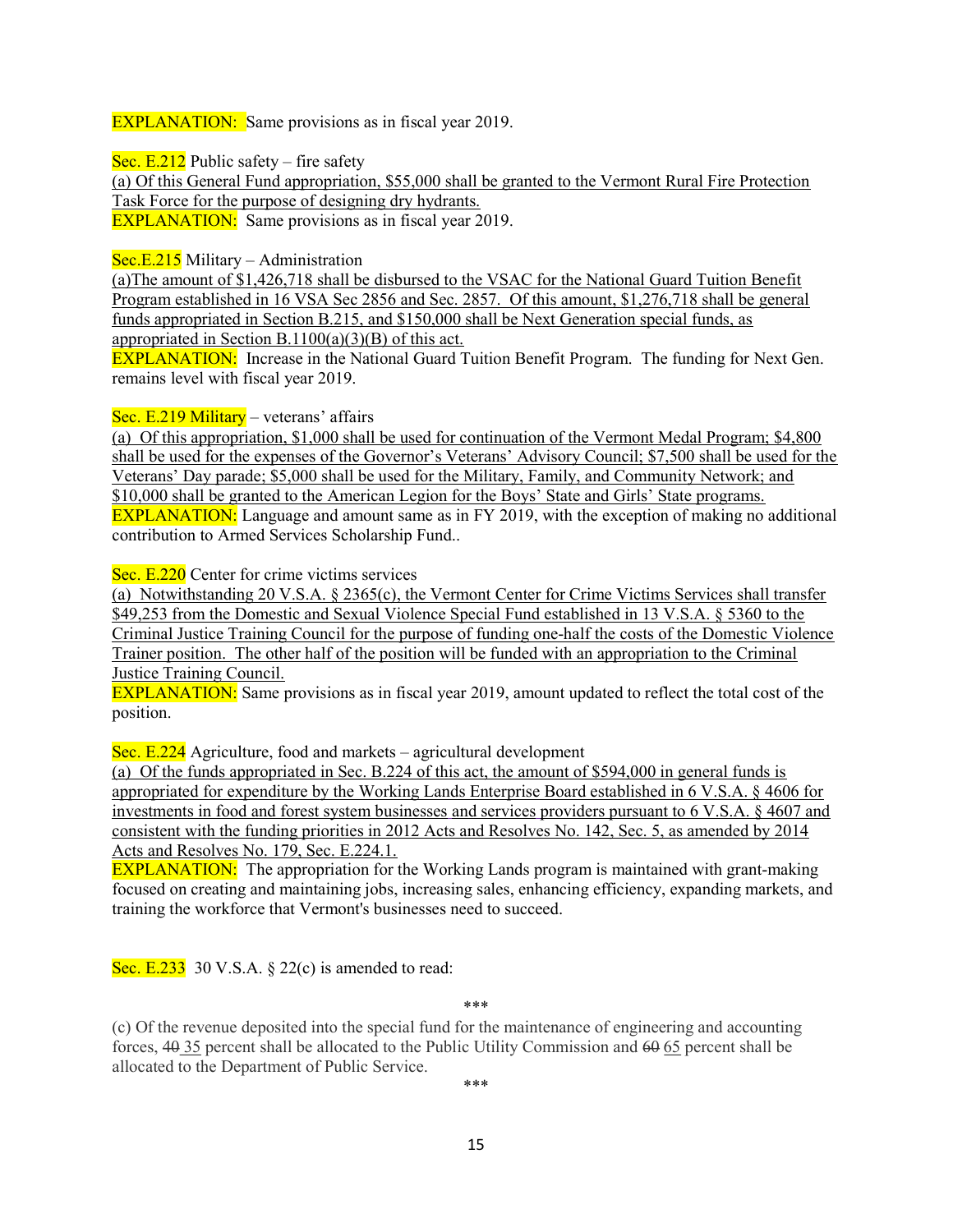EXPLANATION: A redistribution of proceeds from the "Gross Receipts Tax" is proposed by the fiscal year 2020 budget in order to sustainably fund the Department of Public Service.

## \* \* \* HUMAN SERVICES \* \* \*

## Section E.300 CONTINGENCY FUNDING FOR THE ACO CLAIMS TAIL

 (a) In the event that costs are incurred during fiscal year 2020 specifically attributable to the Medicaid claims tail for beneficiaries within the Accountable Care Organization, and that exceed available statewide Global Commitment appropriations, commensurate matching funds may be used from the AHS Non-budgeted Revenue account and associated Global Commitment spending authority may be adjusted accordingly to accommodate anticipated gross expenditures.

EXPLANATION: If costs associated with the ACO Claims Tail exceed gross Global Commitment revenue as recommended by the Medicaid Consensus Forecast process, and as adopted by the Emergency Board for fiscal year 2020, then AHS may used funds from the AHS Non-budgeted Revenue account as state matching funds, and the necessary gross Global Commitment spending authority may be commensurately adjusted.

## Section E.300.1 TRANSITION OF STATE HEALTH CARE RESOURCES FUND REVENUES TO THE GENERAL FUND

(a) The Department of Finance and Management shall report the total statewide revenues received from each of the following revenue sources both historically and prospectively and compare those amounts to the total amount of State fund sources appropriated in Sec. B.301, as amended by the Budget Adjustment Act for fiscal year 2019:

(1) all revenue from cigarette and tobacco products taxes levied pursuant to 32 V.S.A. chapter 205;

(2) all revenue from health care provider assessments pursuant to 33 V.S.A. chapter 19, subchapter 2;

(3) all revenue from the employer health care premium contribution pursuant to 21 V.S.A. chapter 25; and

(4) all revenue from health care claims assessments pursuant to 32 V.S.A. § 10402.

(b) The State agency or department to which the revenue is remitted shall maintain the same level of accounting detail for each of the revenue sources listed in subdivisions  $(a)(1)$ –(4) of this section as was maintained prior to July 1, 2020.

EXPLANATION: This will provide the reporting of revenues to the General Fund previously attributable to the State Health Care Resources Fund.

Section E.300.2 DEPOSIT AND USE OF MASTER SETTLEMENT FUND

(a) Deposit of Master Tobacco Settlement receipts and appropriations of Tobacco Settlement funds in fiscal year 2020 are made, notwithstanding 2013 Acts and Resolves No. 50, Sec. D.104. EXPLANATION: Same language as FY 2019 (2018 SS Act 11 Sec. E.300.1), FY 2018 (2017 Act 85 Sec. E.300), FY 2017 (2016 Act 172 Sec. E.300), FY 2016 (2015 Act 58, Sec. E. 300) and FY 2015 (2014 Act 179 Sec. E.300). 2013 Act 50 Sec.D.104 requires the tobacco settlement funds withheld to be deposited in the Tobacco Trust Fund.

Section E.300.3 FUNDING FOR THE OFFICE OF THE HEALTH CARE ADVOCATE (a) Of the funds appropriated in Sec. B.300 of this act, \$1,457,406 shall be used for the contract with the Office of the Health Care Advocate.

**EXPLANATION:** Pursuant to 2015 Act 54 Sec 53(c)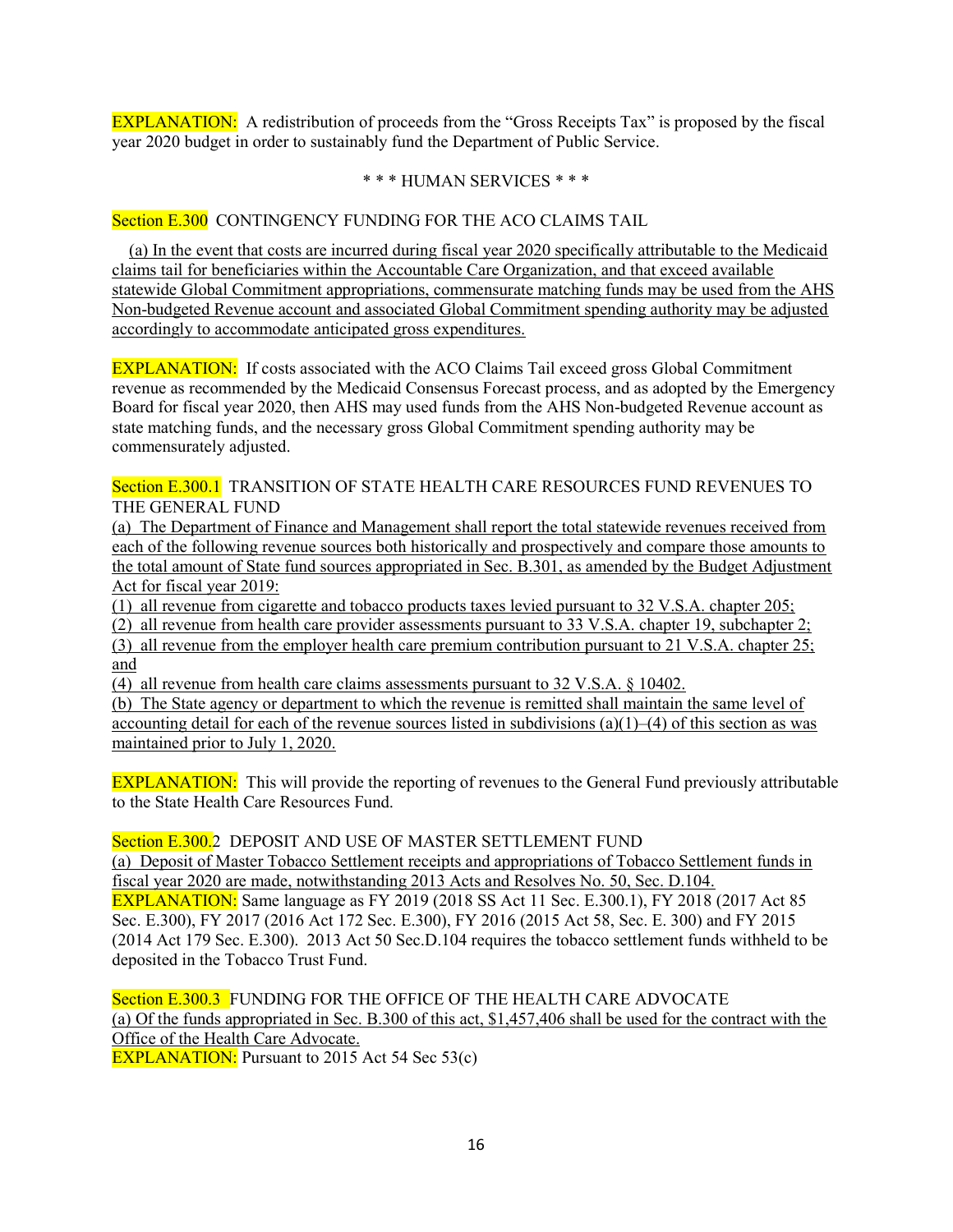Sec. E.301 Secretary's office – Global Commitment:

(a) The Agency of Human Services shall use the funds appropriated in this section for payment of the actuarially certified premium required under the intergovernmental agreement between the Agency of Human Services and the managed care entity, the Department of Vermont Health Access, as provided for in the Global Commitment for Health Waiver (Global Commitment) approved by the Centers for Medicare and Medicaid Services under Section 1115 of the Social Security Act. b) In addition to the State funds appropriated in this section, a total estimated sum of \$26,348,983 is anticipated to be certified as State matching funds under the Global Commitment as follows: (1) \$23,295,650 certified State match available from local education agencies for eligible special education school-based Medicaid services under the Global Commitment. This amount combined with \$27,204,350 of federal funds appropriated in Sec. B.301 of this act equals a total estimated expenditure of \$50,500,000. An amount equal to the amount of the federal matching funds for eligible special education school-based Medicaid services under Global Commitment shall be transferred from the Global Commitment Fund to the Medicaid Reimbursement Special Fund created in 16 V.S.A. § 2959a. (2) \$3,053,333 certified State match available from local designated mental health and developmental services agencies for eligible mental health services provided under Global Commitment.

EXPLANATION: Amounts updated to reflect fiscal year 2020 estimates.

Sec. E.301.1 Secretary's office – Global Commitment

(c) Up to \$15,400,000 is transferred from the AHS Federal Receipts Holding Account to the Interdepartmental Transfer Fund consistent with the amount appropriated in Section B.301 – Secretary's Office – Global Commitment of this Act.

**EXPLANATION:** Language is required to clarify the source of IDT funds in the AHS Global Commitment appropriation as proposed in the fiscal year 2020 budget.

# Sec. E.301.2 GLOBAL COMMITMENT APPROPRIATIONS; TRANSFER; REPORT

(a) In order to facilitate the end-of-year closeout for fiscal year 2020, the Secretary of Human Services, with approval from the Secretary of Administration, may make transfers among the appropriations authorized for Medicaid and Medicaid-waiver program expenses, including Global Commitment appropriations outside the Agency of Human Services. At least three business days prior to any transfer, the agency shall submit to the Joint Fiscal Office a proposal of transfers to be made pursuant to this section. A final report on all transfers made under this section shall be made to the Joint Fiscal Committee for review at the September 2020 meeting. The purpose of this section is to provide the Agency with limited authority to modify the appropriations to comply with the terms and conditions of the Global Commitment for Health waiver approved by the Centers for Medicare and Medicaid Services under Section 1115 of the Social Security Act.

EXPLANATION: Medicaid services are included in numerous appropriations within AHS, and outside of AHS. While best efforts are made to accurately project expenditures in each appropriation in the Big Bill, and refined again in the BAA, there is always a need at the end of the year to true-up to actual expenditures and activities. The JFC reporting requirement ensures that the legislature is aware of these adjustments.

# Sec. E.306 VERMONT HEALTH BENEFIT EXCHANGE RULES

(a) The Agency of Human Services may adopt rules pursuant to 3 V.S.A. chapter 25 to conform Vermont's rules regarding health care eligibility and enrollment and the operation of the Vermont Health Benefit Exchange to state and federal law and guidance. The Agency may use the emergency rules process pursuant to 3 V.S.A. § 844 prior to June 30, 2020, but only in the event that new state or federal law or guidance require Vermont to amend or adopt its rules in a time frame that cannot be accomplished under the traditional rulemaking process. An emergency rule adopted under these exigent circumstances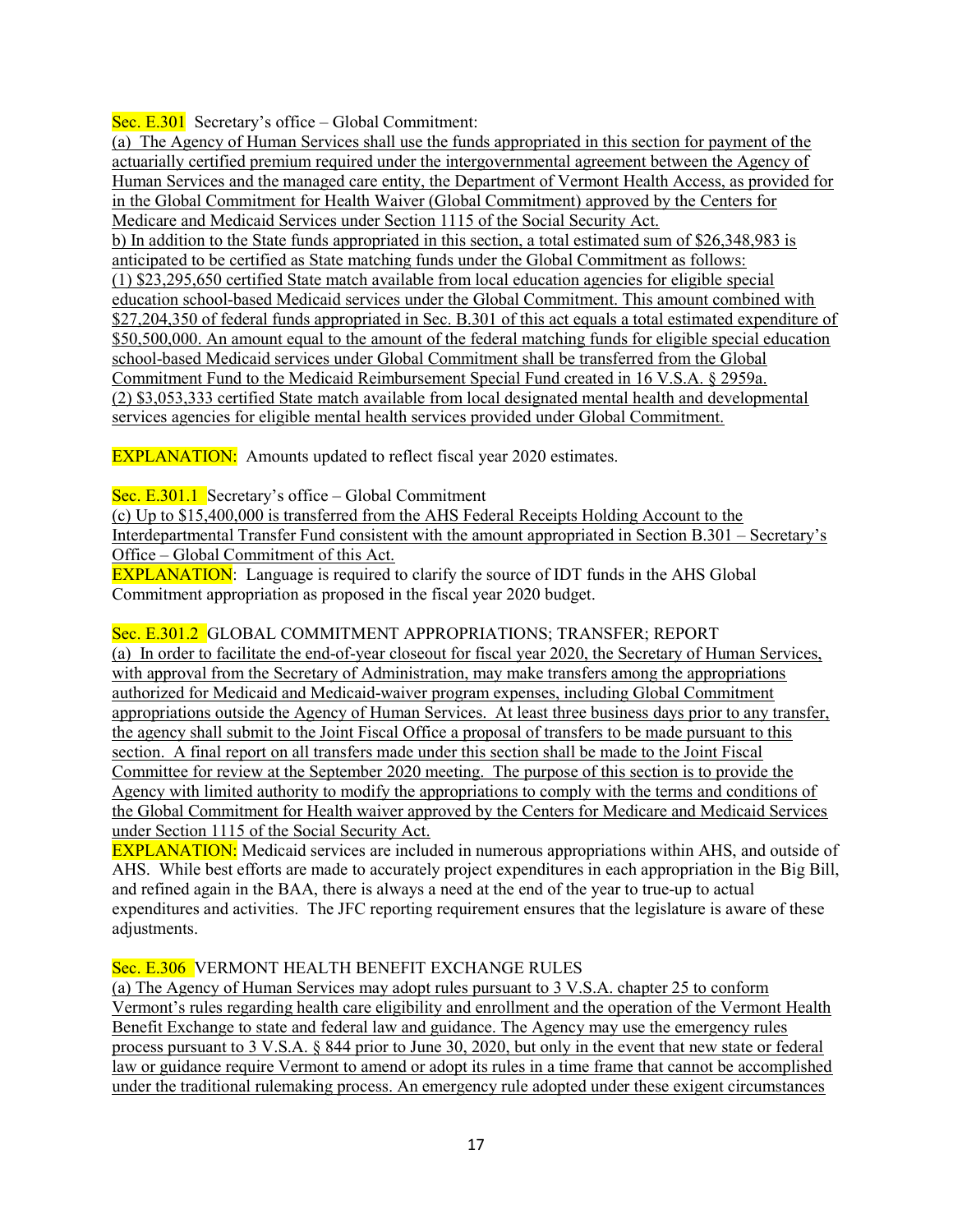shall be deemed to meet the standard for the adoption of emergency rules required pursuant to 3 V.S.A. § 844(a).

EXPLANATION: In the event that changes in either State of Federal law should necessitate changes to rules governing the Health Exchange, emergency rule making authority would be permitted.

## Sec. E.306.1 HEALTH CLAIMS TAX

2013 Acts and Resolves No. 73, Sec. 60(10), as amended by 2017 Acts and Resolves No. 73, Sec. 14, and 2018 Acts and Resolves No. 187, Sec. 5, is further amended to read:

(10) Secs. 48-51 (health claims tax) shall take effect on July 1, 2013 and 52 and 53 (health claims tax revenue; Health IT-Fund; sunset) shall take effect on July 1, 2019 2020. **EXPLANATION:** To not allow the sunset of the Health Claims tax.

Sec. E.306.2 2017 Acts and Resolves No. 73, Section 18d is repealed in its entirety: Sec. 18d. REPEAL

33 V.S.A. § 1955a (home health agency assessment) is repealed on July 1, 2019. **EXPLANATION:** To not repeal the Home Health Agency provider tax

Section  $E.312$ : Health – public health

(a) AIDS/HIV funding:

(1) In fiscal year 2020 and as provided in this section, the Department of Health shall provide grants in the amount of \$475,000 in AIDS Medication Rebates special funds to the Vermont AIDS service and peer-support organizations for client-based support services. The Department of Health AIDS Program shall meet at least quarterly with the Community Advisory Group (CAG) with current information and data relating to service initiatives. The funds shall be allocated according to an RFP process.

(2) Ryan White Title II funds for AIDS services and the Vermont Medication Assistance Program (VMAP) shall be distributed in accordance with federal guidelines. The federal guidelines shall not apply to programs or services funded solely by State general funds. (3)(A) The Secretary of Human Services shall immediately notify the Joint Fiscal Committee if at any time there are insufficient funds in VMAP to assist all eligible individuals. The Secretary shall work in collaboration with persons living with HIV/AIDS to develop a plan to continue access to VMAP medications until such time as the General Assembly can take action. (B) As provided in this section, the Secretary of Human Services shall work in collaboration with the VMAP Advisory Committee, which shall be composed of not less than 50 percent of members who are living with HIV/AIDS. If a modification to the program's eligibility requirements or benefit coverage is considered, the Committee shall make recommendations regarding the program's formulary of approved medication, related laboratory testing, nutritional supplements, and eligibility for the program.

(4) In fiscal year 2020, the Department of Health shall provide grants in the amount of \$100,000 in general funds to Vermont AIDS service organizations and other Vermont HIV/AIDS prevention providers for community-based HIV prevention programs and services. These funds shall be used for HIV/AIDS prevention purposes, including syringe exchange programs; improving the availability of confidential and anonymous HIV testing; prevention work with at-risk groups such as women, intravenous drug users, and people of color; and anti-stigma campaigns. Not more than 15 percent of the funds may be used for the administration of such services by the recipients of these funds. The method by which these prevention funds are distributed shall be determined by mutual agreement of the Department of Health and the Vermont AIDS service organizations and other Vermont HIV/AIDS prevention providers. (5) In fiscal year 2020, the Department of Health shall provide grants in the amount of \$150,000 in general funds to Vermont AIDS service organizations and other Vermont HIV/AIDS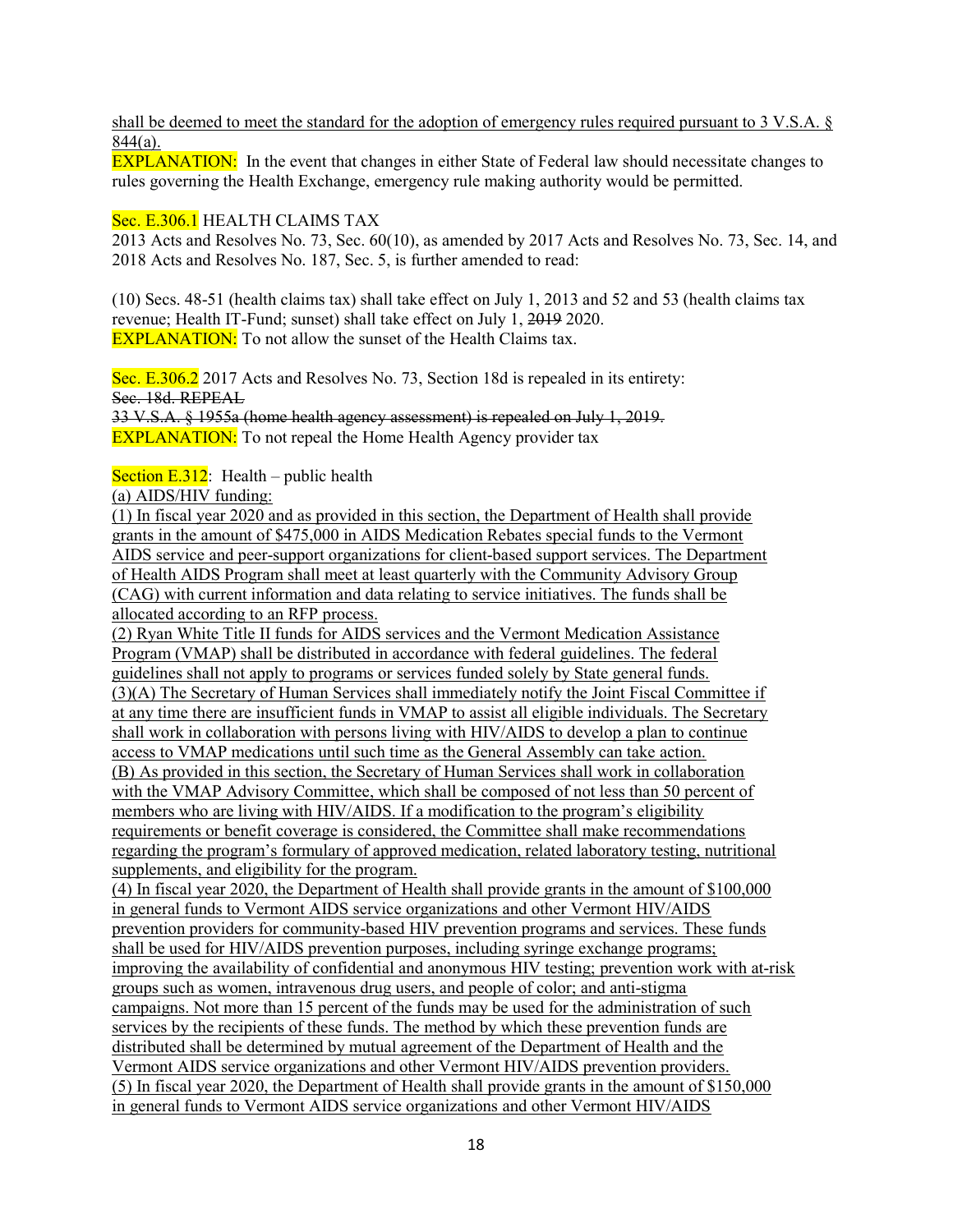prevention providers for syringe exchange programs. The method by which these prevention funds are distributed shall be determined by mutual agreement of the Department of Health, the Vermont AIDS service organizations, and other Vermont HIV/AIDS prevention providers. The performance period for these grants will be State fiscal year 2020. Grant reporting shall include outcomes and results.

Explanation: This annual language provides guidance to Health and Agency of Human Services about the allocation and administration of funds for HIV/AIDS prevention and services.

Sec. E.316 ECONOMIC SERVICES DIVISION; INNOVATION IN DELIVERY OF SERVICES (a) For the purpose of exploring innovative approaches to the administration of programs within the Department for Children and Families' Economic Services Division, the Commissioner may authorize pilot programs within specific regions of the State that waive Division rules adopted pursuant to 3 V.S.A. chapter 25 in a manner that does not impact program eligibility or benefits. Temporarily waiving some existing rules for a prescribed period of time shall enable the Division to test innovative ideas for improving the delivery of services with the specific goal of achieving more responsive client services and operational efficiencies.

(b) During fiscal year 2020, the Division may propose pilot programs in accordance with the goals described in subsection (a) of this section to the Commissioner for approval. Each proposal shall outline the targeted service area, efficiencies sought, rules to be waived, duration of the program, and evaluation criteria. Notice shall be given to clients affected by a pilot program and to the chairs of the House Committee on Human Services and Senate Committee on Health and Welfare prior to the commencement of the pilot program, including a description of how benefit delivery will be affected, length of the program, and right to a fair hearing.

(c) On or before January 15, 2020, the Commissioner shall submit a report to the House Committee on Human Services and to the Senate Committee on Health and Welfare summarizing the pilot programs implemented pursuant to this section and any findings and recommendations. In the event a particular pilot program is successful at improving the delivery of services to clients, the Commissioner may seek to amend the Division's rules in conformity with the approach used by the pilot program pursuant to 3 V.S.A. chapter 25.

Explanation: ESD is currently implementing pilot programs and needs authorization to continue with these pilot programs in SFY 2020 which is consistent with the original intent of this language. In January of 2019, DCF will report on its findings and recommendations from SFY 18 and 19.

## Sec. E.316.1 ECONOMIC SERVICES DIVISION SNAP EDUCATION & TRAINING COST SAVINGS INITIATIVE

(a) Should the proposed use of SNAP Education & Training funds in the Department for Children and Families Administration & Support Services appropriation not produce \$1,484,913 in General Fund savings, the Agency of Human Services shall otherwise commit to achieving the same amount in annual General Fund savings.

Explanation: The challenges associated with claiming SNAP E&T funding for TANF-related administrative and program services may not achieve the target level of savings to the General Fund.

# Sec. E.317 FAMILY SERVICES INITIATIVE

(a) Of the General Funds appropriated under Section B.317 of this Act, \$2,000,000 is intended to meet staffing needs necessitated by rising caseloads and associated with the positions created under Section  $E.100(a)(2)$  of this Act.

Explanation: An initiative to address FSD staffing needs and provide funding to begin to meet the Legislature's mandate of a 12:1 staffing ratio.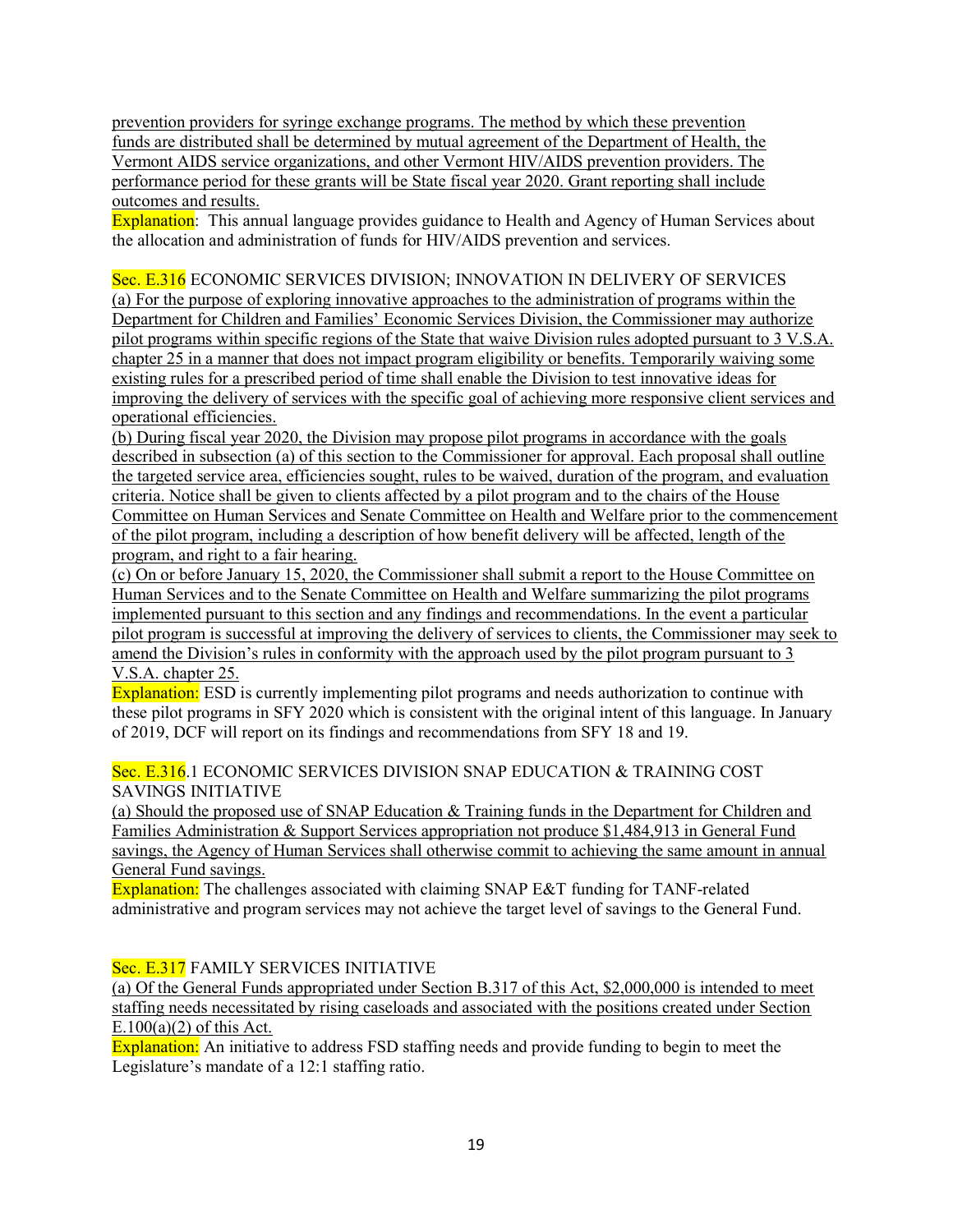Sec. E.318 EARLY CARE AND DEVELOPMENT PROGRAM GRANT

(a) In fiscal year 2020 and thereafter, the Department for Children and Families shall award 70 percent of funds designated for the Early Care and Development Program Grants to center-based child care and preschool programs participating in the Step Ahead Recognition System (STARS) and 30 percent of the designated funds to family child care homes participating in STARS in accordance with the formula described in subsection (b) of this section.

(b) The Department's Child Development Division shall calculate eligibility for Early Care and Development Program Grants on a quarterly basis. In determining eligibility, the Division shall consider: (1) the percent of enrollees receiving a Child Care Financial Assistance Program (CCFAP) subsidy as compared to a center-based child care and preschool program of a family child care home's licensed capacity at a weight of 70 percent;

(2) the average number of enrollees at a center-based child care and preschool program or family child care home receiving a CCFAP subsidy at a weight of 15 percent; and

(3) the average number of infants and toddlers enrolled in a center-based child care and preschool program or family child care home at a weight of 15 percent.

(c) The Division shall provide Early Care and Development Program Grants to eligible child care and preschool programs or family child care homes as funds allow. Center-based child care and preschool programs or family child care homes receiving Early Care and Development Program

Grants shall remain in compliance with the Department's rules, continue participation in STARS, and maintain high enrollment of children receiving a CCFAP subsidy.

Explanation: This language is needed to continue the Early Care and Development Program Grants in SFY 2020.

# Sec. E.321: GENERAL ASSISTANCE HOUSING

(a) Funds appropriated to the Agency of Human Services in the General Assistance program in fiscal year 2020 may be used for temporary housing in catastrophic situations and for vulnerable populations, as defined in rules adopted by the Agency. The Commissioner for Children and Families may, by policy, provide temporary housing for a limited duration in adverse weather conditions when appropriate shelter space is not available.

Explanation: This language is repeated to be clear that the General Assistance program has continued authority to apply the cold weather exception policy. This language also ensures that when the cold weather exception policy does not apply, the adopted administrative rules still apply and have the force and effect of law.

#### Sec. E.321.1 HOUSING ASSISTANCE BENEFITS; FLEXIBILITY PROGRAM; COMMUNITY BASED ALTERNATIVES TO GENERAL ASSISTANCE TEMPORARY HOUSING

(a) For fiscal year 2020, the Agency of Human Services may continue to fund housing assistance programs within the General Assistance program to create flexibility to provide General Assistance benefits, as well as grants to support the establishment of community-based alternatives for temporary housing as part of the effort to reduce the number of individuals temporarily housed by the General Assistance program. The purpose of these housing

assistance programs and community-based alternatives is to mitigate poverty and serve applicants more effectively than they are currently being served with General Assistance funds. Eligible activities shall include, among other things, the provision of shelter, overflow shelter, case management, transitional housing, deposits, down payments, rental assistance, upstream prevention, and related services that ensure that all Vermonters have access to shelter, housing, and the services they need to become safely housed. The Agency may award grants to homeless and housing service providers for eligible activities. Where such housing assistance programs and grants are provided, and community-based programs are established, the General Assistance rules will not apply. The assistance provided under this section is not an entitlement and may be discontinued when the appropriation has been fully spent.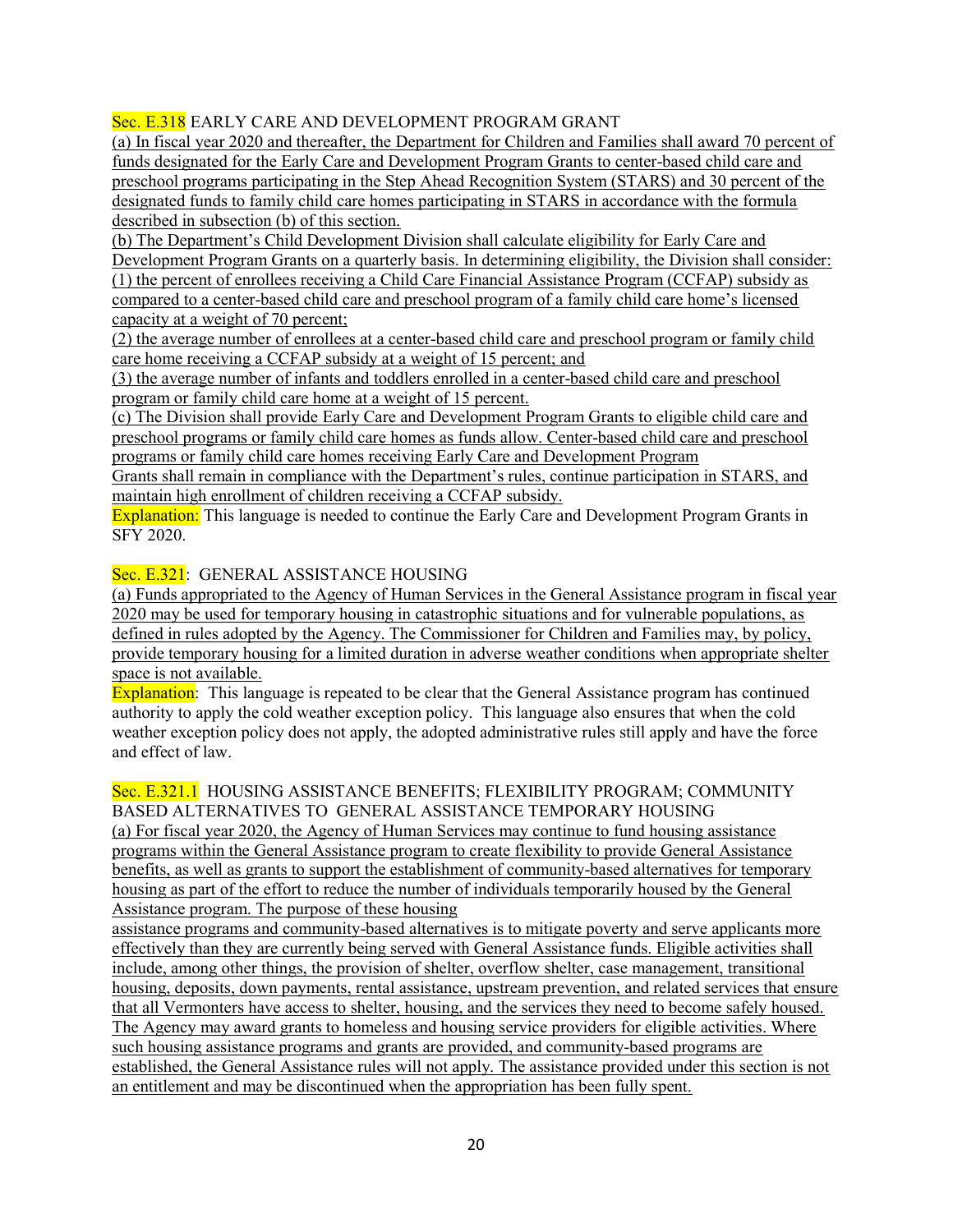(b) The housing assistance and community-based programs may operate in up to 12 districts designated by the Secretary of Human Services. The Agency shall establish goals and procedures for evaluating the program overall, including performance measures that demonstrate program results, and for each district in which the Agency operates the program, it shall establish procedures for evaluating the district program and its effects.

(c) The Agency shall continue to engage interested parties, including both statewide organizations and local agencies, in the design, implementation, and evaluation of housing assistance programs and community-based alternatives to General Assistance temporary housing. **EXPLANATION:** Continues language included in fiscal year 2019.

Sec. E.324: EXPEDITED CRISIS FUEL ASSISTANCE

(a) The Commissioner for Children and Families or designee may authorize crisis fuel assistance to those income-eligible households that have applied for an expedited seasonal fuel benefit but have not yet received it, if the benefit cannot be executed in time to prevent them from running out of fuel. The crisis fuel grants authorized pursuant to this section count toward the one crisis fuel grant allowed per household for the winter heating season pursuant to 33 V.S.A. § 2609(b).

Explanation: This language is repeated each year in the big bill to ensure that eligible families can receive assistance on an expedited basis so that they do not run out of fuel.

Sec. E.325: Department for children and families – office of economic opportunity

(a) Of the General Fund appropriation in Sec. B.325 of this act, \$1,092,000 shall be granted to community agencies for homeless assistance by preserving existing services, increasing services, or increasing resources available statewide. These funds may be granted alone or in conjunction with federal Emergency Solutions Grants funds. Grant decisions shall be made with assistance from the Vermont Coalition to End Homelessness.

Explanation: This language is repeated each year in the big bill to authorize spending on the Housing Opportunity Grant Program (HOP). The amount is level funded from last year.

Sec. E.326: Department for children and families  $-$  OEO – weatherization assistance (a) Of the Special Fund appropriation in Sec. B.326 of this act, \$750,000 is for the replacement and repair of home heating equipment.

Explanation: This language is repeated each year in the big bill to authorize spending on the replacement and repair of home heating equipment. The amount is level funded from last year.

# Sec. E.335 CORRECTIONS APPROPRIATIONS; TRANSFER; REPORT

(a) In fiscal year 2020, the Secretary of Administration may, upon recommendation of the Secretary of Human Services, transfer unexpended funds between the respective appropriations for correctional services and for correctional services out-of-state beds. At least three days prior to any such transfer being made, the Secretary of Administration shall report the intended transfer to the Joint Fiscal Office and shall report any completed transfers to the Joint Fiscal Committee at its next scheduled meeting. Explanation: This language provides DOC with flexibility to move general funds between the Correctional Services and Out of State appropriations in fiscal year 2020. Any surplus funding can then be utilized for budget pressures where it is most needed, which has prevented the need for budget adjustment items over the past few years.

Sec. E.338 Corrections - correctional services

(a) The special funds appropriation of \$146,000 for the supplemental facility payments to Newport and Springfield shall be paid from the PILOT Special Fund under 32 V.S.A. § 3709.

Explanation: This language provides DOC with specific funding from the PILOT fund for payments to municipalities.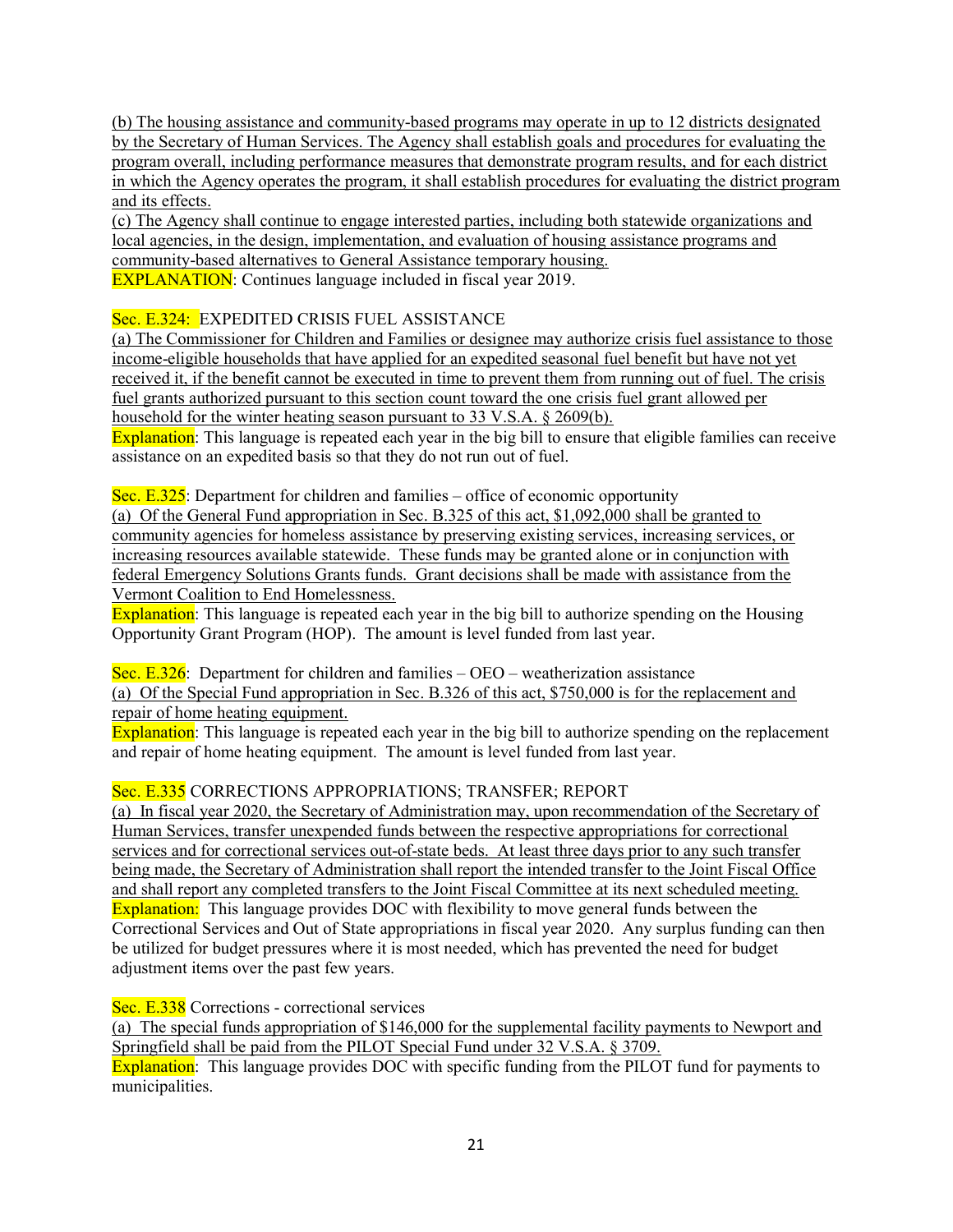Sec. E.342 20 V.S.A. Sec. 1716 is amended to read:

\*\*\*

(11) Report annually on or before July 1 to the Secretary of Administration and the Senate Committee on Appropriations on the number of employees who work at the Vermont Veterans' Home for 16 hours or fewer per week. [REPEALED]

EXPLANATION: At the request of the Vermont Veteran's Home, this section should be repealed as the Home does not have employees working fewer than 16 hour per week.

#### \* \* \* LABOR \* \* \*

Sec. E.400 21 V.S.A. Sec. 711(a) is amended to read:

(a) The Workers' Compensation Administration Fund is created pursuant to 32 V.S.A. chapter 7, subchapter 5 to be expended by the Commissioner for the administration of the workers' compensation program and to cover costs of the occupational disease safety and health programs that are not covered by federal OSHA grants and matching state general fund appropriations. The Fund shall consist of contributions from employers made at a rate of 1.4 percent of the direct calendar year premium for workers' compensation insurance, one percent of self-insured workers' compensation losses, and one percent of workers' compensation losses of corporations approved under this chapter. Disbursements from the Fund shall be on warrants drawn by the Commissioner of Finance and Management in anticipation of receipts authorized by this section.

\*\*\*

EXPLANATION: Broadening the use of the WC Admin. fund will allow Labor to use state funds for IT investments otherwise not covered by federal funds.

#### \* \* \* K-12 EDUCATION \* \* \*

Sec. E.500 32 V.S.A. Sec. 6075a is repealed in its entirety:

There is created a special fund to be called the "Education Financial Systems Fund." The purpose of the Fund is to provide for implementation of a uniform chart of accounts by the Agency of Education as provided in 2014 Acts and Resolves No. 179, Secs. E.500.2 and E.500.3, and Sec. E.500.1 as amended by 2015 Acts and Resolves No. 58, Sec. E.500.1. [REPEALED] **EXPLANATION:** Repealed at the Agency of Education's request.

Sec. E.500.1 16 V.S.A. Sec. 4025(b) is amended to read:

(5) To make payments for contracted services to support statewide administrative education systems, including the costs of the statewide school finance and financial management data system to complete the reporting required by 16 V.S.A. § 242(4) and pursuant to 2018 Special Session Act 11, Sec. E.500.1.

Sec. E.500.2 Education – finance and administration

(a) The Global Commitment funds appropriated in this section will be used for physician claims for determining medical necessity of Individualized Education Program (IEPs). It is the goal of these services to increase the access of quality health care to uninsured persons, underinsured persons, and Medicaid beneficiaries.

EXPLANATION: Language that makes clear that Global Commitment funds will be used for appropriate Global Commitment purposes. This language reflects allowable uses under the new 1115 Global Commitment Waiver.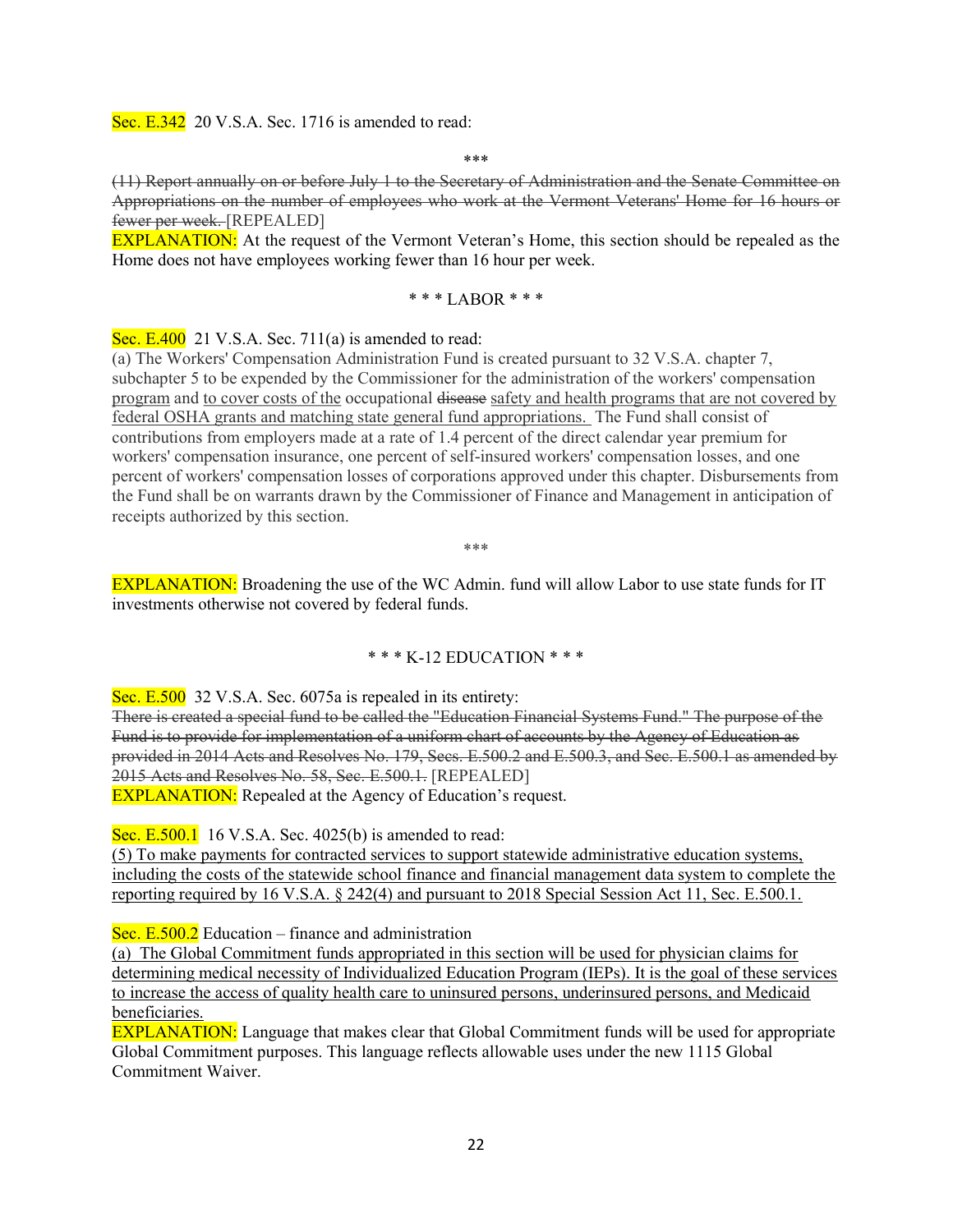Sec. E.502 Education – special education: formula grants

(a) Of the appropriation authorized in this section, and notwithstanding any other provision of law, an amount not to exceed \$3,764,490 shall be used by the Agency of Education in fiscal year 2020 as funding for 16 V.S.A. § 2967(b)(2)–(6). In distributing such funds, the Secretary shall not be limited by the restrictions contained within 16 V.S.A. § 2969(c) and (d).

EXPLANATION: The language establishes how much of the special education funding formula shall be used for 16 V.S.A Sec 2967(b)(2)-(6).

Sec. E.503 Education – state-placed students

(a) The Independence Place Program of the Lund Family Center shall be considered a 24-hour residential program for the purposes of reimbursement of education costs. EXPLANATION: Same language as in fiscal year 2019.

Sec. E.504.1 16 V.S.A. Sec. 944 $(f)$  is amended to read:

(f) Tuition and funding.

\*\*\*

\*\*\*

2) The State shall pay 50 100 percent of the tuition owed to public postsecondary institutions under subdivision (1)(A) of this subsection from the Next Generation Initiative Fund created in section 2887 of this title, and 50 percent from funds appropriated from the Education Fund, notwithstanding subsection 4025(b) of this title.

EXPLANATION: The fiscal year 2020 recommended budget proposes to fund Dual Enrollment onehundred percent from the Education Fund.

Sec. E.504.2 Education – flexible pathways

(a) Of this appropriation, \$3,870,000 from the Education Fund shall be distributed to school districts for reimbursement of high school completion services pursuant to 16 V.S.A. § 943(c). Notwithstanding 16 V.S.A. § 4025(b), of this Education Fund appropriation, the amount of:

(1) \$1,700,000 is available for dual enrollment programs notwithstanding 16 V.S.A. § 944(f)(2), and the amount of \$36,000 is available for use pursuant to Sec.  $E.605.1(a)(2)$  of this act;

(2) \$100,000 is available to support the Vermont Virtual Learning Cooperative at the River Valley Technical Center School District;

(3) \$200,000 is available for secondary school reform grants; and

(4) \$450,000 is available for the Vermont Academy of Science and Technology and \$1,870,000 for Early College pursuant to  $16$  V.S.A.  $§$  4011(e).

EXPLANATION: Language ensures that education funds are paid directly to school districts to fund the high school completion program, to help fund the dual enrollment program created in 16 V.S.A Sec 944, and to support distance learning in Vermont schools. The dual-enrollment funding in this section is a partial appropriation and adds to the amount provided through the Next Generation Fund.

Sec. E.514 State teachers' retirement system

(a) In accordance with 16 V.S.A.  $\S$  1944(g)(2), the annual contribution to the State Teachers' Retirement System (STRS) shall be \$126,197,389 of which \$120,247,389 shall be the State's contribution and \$5,950,000 shall be contributed from local school systems or educational entities pursuant to 16 V.S.A. § 1944c.

(b) In accordance with 16 V.S.A.  $\S$  1944(c)(2), of the annual contribution, \$7,116,765 is the "normal" contribution," and \$119,080,624 is the "accrued liability contribution."

**EXPLANATION:** Same language as prior years. Allows the normal contribution to be funded with Education funds.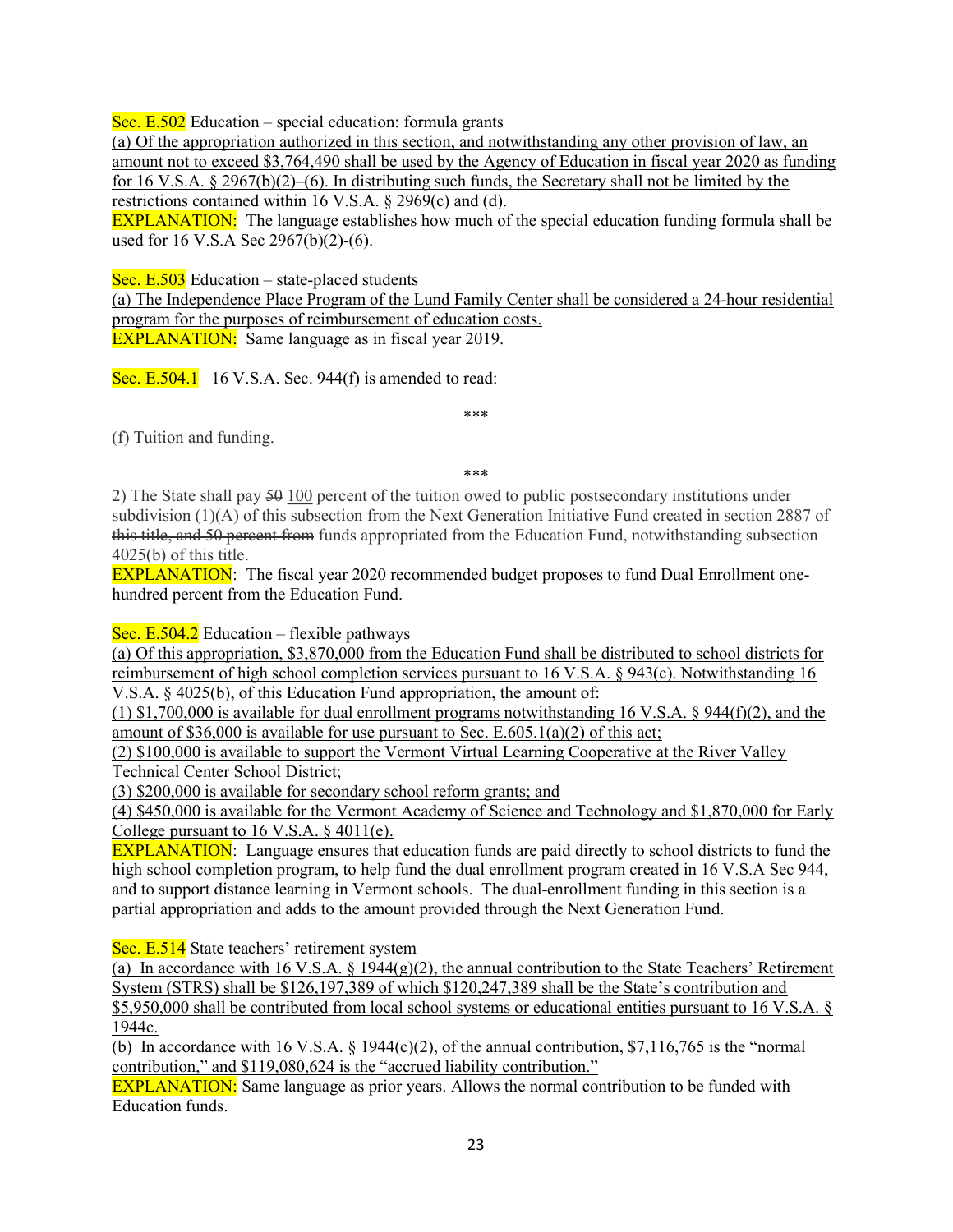Sec. E.515 Retired teachers' health care and medical benefits

(a) In accordance with  $16 \text{ V.S.A. }$  §  $1944b(b)(2),$  \$31,067,652 will be contributed to the Retired Teachers' Health and Medical Benefits plan.

EXPLANATION: Same language as prior year with updated contribution by the General Fund.

Sec. E.515.1 PREFUNDING OF THE TEACHERS' HEALTH CARE AND MEDICAL BENEFITS FUND

(a) Of the amount appropriated in Sec. B.515 of this Act, \$2,400,000 is intended to pre-fund Retired Teachers' Health Care and Medical Benefits at the earliest possible date.

EXPLANATION: \$2,4M of the appropriation in Sec. B.515 is to be used to begin prefunding the Teachers' OPEB fund.

\* \* \* HIGHER EDUCATION \* \* \*

Sec. E.600 University of Vermont

(a) The Commissioner of Finance and Management shall issue warrants to pay one-twelfth of this appropriation to the University of Vermont on or about the 15th day of each calendar month of the year.

(b) Of this appropriation, \$380,326 shall be transferred to EPSCoR

(Experimental Program to Stimulate Competitive Research) for the purpose of complying with State matching fund requirements necessary for the receipt of available federal or private funds, or both.

(c) If Global Commitment Fund monies are unavailable, the total grant funding for the University of Vermont shall be maintained through the General Fund or other State funding sources.

(d) The University of Vermont will use the Global Commitment funds appropriated in this section to support Vermont physician training. The University of Vermont prepares students, both Vermonters and out-of-state, and awards approximately 100 medical degrees annually. Graduates of this program, currently representing a significant number of physicians practicing in Vermont, deliver high-quality health care services to Medicaid beneficiaries and to uninsured or underinsured persons, or both, in Vermont and across the nation.

EXPLANATION: Standard language for UVM.

Sec. E.602 Vermont state colleges

(a) The Commissioner of Finance and Management shall issue warrants to pay one-twelfth of this appropriation to the Vermont State Colleges on or about the 15th day of each calendar month of the year.

(b) Of this appropriation, \$427,898 shall be transferred to the Vermont Manufacturing Extension Center for the purpose of complying with State matching fund requirements necessary for the receipt of available federal or private funds, or both.

**EXPLANATION:** Standard language for VSC.

Sec. E.602.1 VERMONT STATE COLLEGES TUITION

(a) Of the amount appropriated in Sec. B.602 of this Act, \$3,000,000 is intended to hold tuition rates level for one year.

**EXPLANATION:** Initiative to make the VSC system competitive with adjoining states' higher education offerings.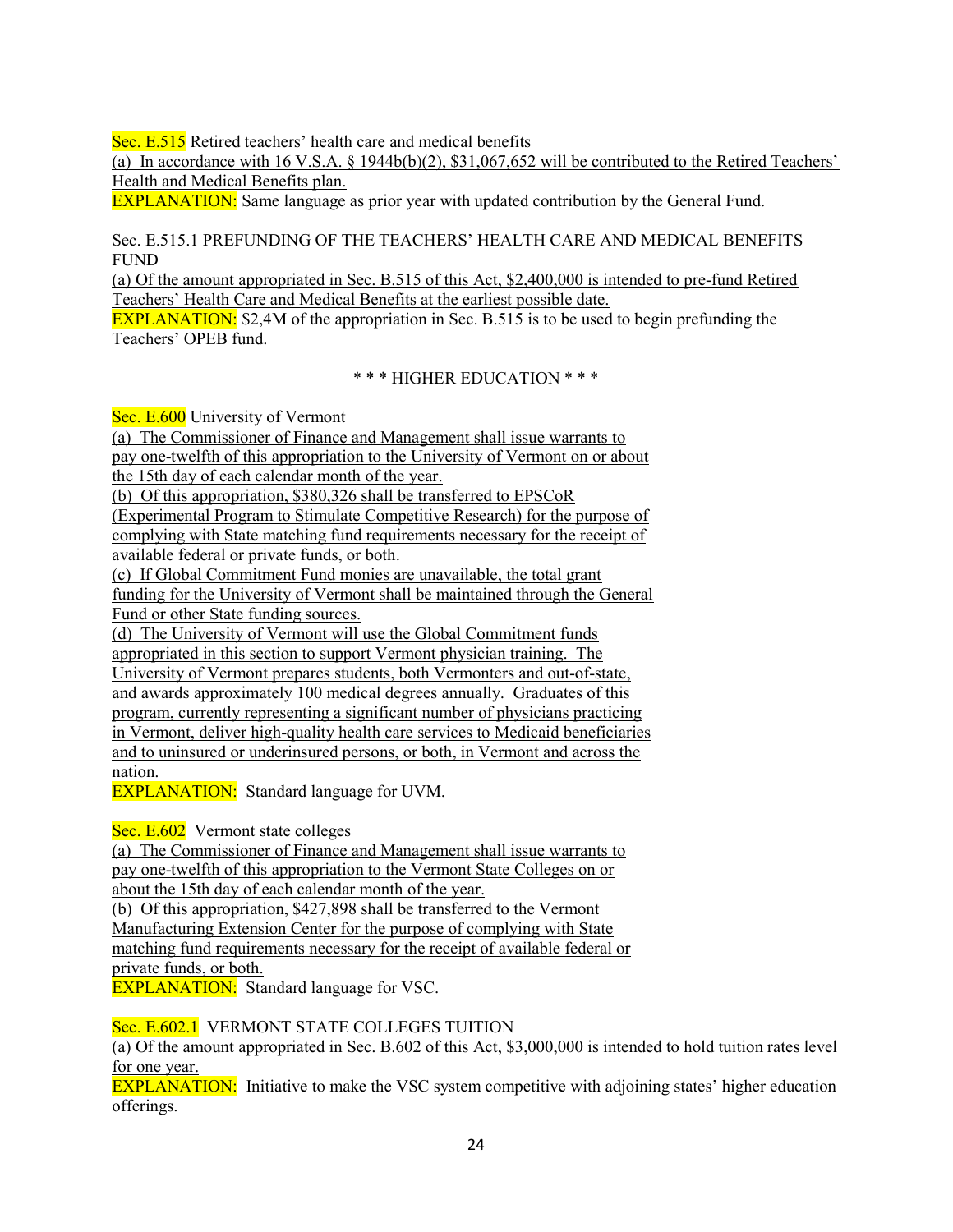Sec.  $E.603$  Vermont state colleges – allied health

(a) If Global Commitment fund monies are unavailable, the total grant funding for the Vermont State Colleges shall be maintained through the General Fund or other State funding sources. (b) The Vermont State Colleges shall use the Global Commitment funds appropriated in this section to support the dental hygiene, respiratory therapy, and nursing programs which graduate approximately 315 health care providers annually. These graduates deliver direct, high-quality health care services to Medicaid beneficiaries or uninsured or underinsured persons, or both. EXPLANATION: Standard language that makes clear the Global Commitment funds will be used for appropriate purposes.

Sec. E.605 Vermont student assistance corporation

(a) Of this appropriation, \$25,000 is appropriated from the Education Fund

to the Vermont Student Assistance Corporation to be deposited into the Trust

Fund established in 16 V.S.A. § 2845.

(b) Of this appropriation, not more than \$200,000 may be used by the

Vermont Student Assistance Corporation for a student aspirational pilot

initiative to serve one or more high schools.

(c) Of the appropriated amount remaining after accounting for subsections

(a) and (b) of this section, not less than 93 percent of this appropriation shall be used for direct student aid.

EXPLANATION: Standard language for VSAC.

Sec. E.605.1 VSAC NON-DEGREE PROGRAM

(a) Of the appropriation in Sec. B.605 of this Act, \$1,000,000 shall be used for non-degree grants administered by VSAC.

Explanation: Initiative to help make continuing education more affordable for Vermonters.

Sec. E.605.1 NEED-BASED STIPEND FOR DUAL ENROLLMENT AND EARLY COLLEGE STUDENTS

(a) The sum of \$72,000 shall be transferred to the Vermont Student Assistance Corporation (VSAC) as follows:

(1) \$36,000 from Sec. B.1100(a)(3)(C) (Next Generation funds appropriated for dual enrollment and need-based stipend purposes).

(2) \$36,000 pursuant to Sec. E.504.1(a)(1) (flexible pathways funds appropriated for dual enrollment and need-based stipend purposes).

(b) The sums transferred to VSAC in this section shall be used to fund a flat-rate, need-based stipend or voucher program for financially needy students enrolled in a dual enrollment course pursuant to 16

V.S.A. § 944 or in early college pursuant to 16 V.S.A. § 946 to be used for the purchase of books, cost of transportation, and payment of fees. VSAC shall establish the criteria for program eligibility. Funds shall be granted to eligible students on a first-come, first-served basis until funds are depleted.

(c) VSAC shall report on the program to the House Committees on Appropriations and on Commerce and Economic Development and to the Senate Committees on Appropriations and on Economic

Development, Housing and General Affairs on or before January 15, 2020.

EXPLANATION: Language transfers money to be used to "need based" dual-enrollment stipends to VSAC and they manage those stipends in conjunction with the Agency of Education.